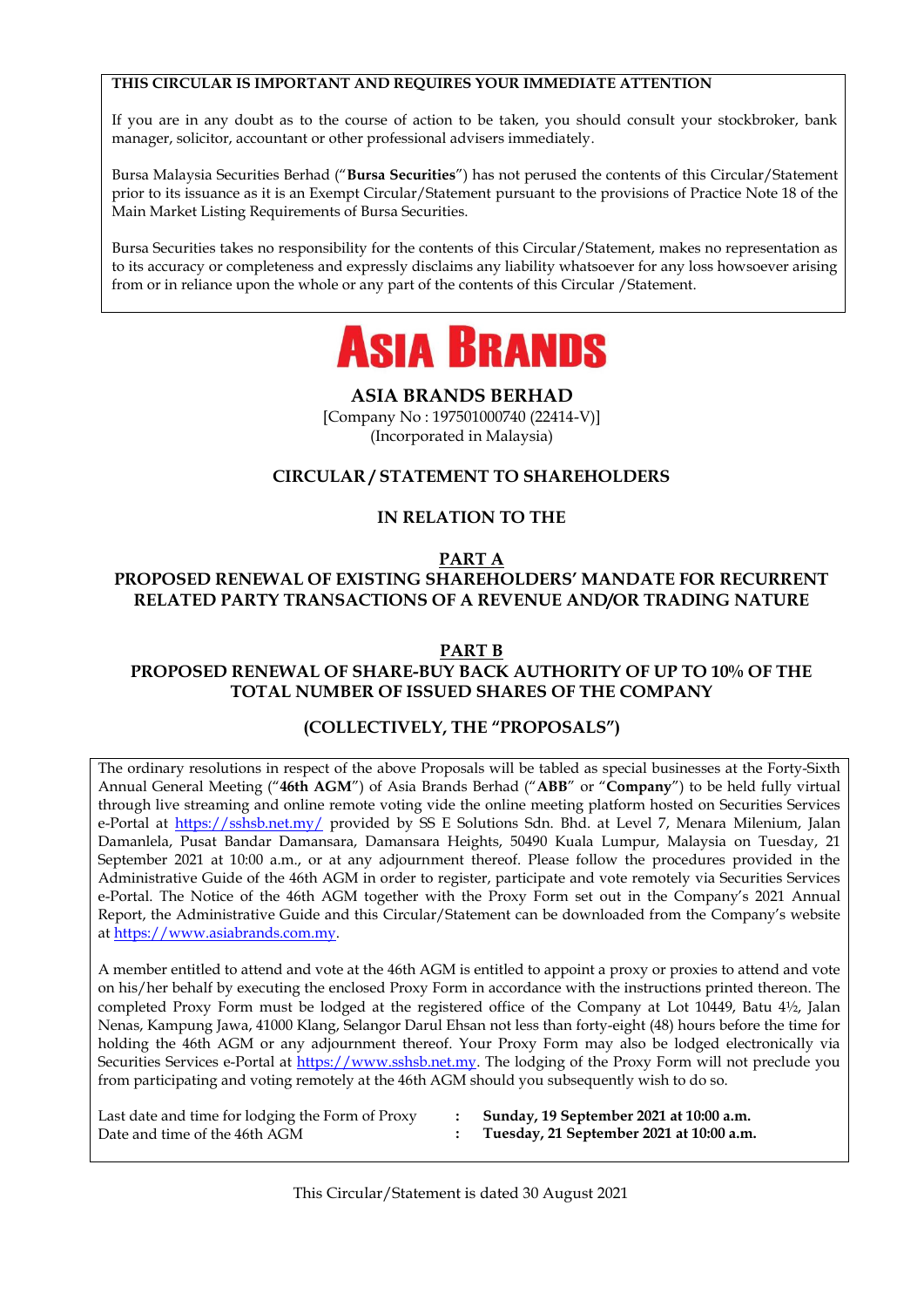#### **DEFINITIONS**

For the purpose of this Circular/Statement and the accompanying appendix, except where the context otherwise requires, or where otherwise defined herein, the following words and abbreviations shall apply throughout this Circular/Statement and shall have the following meanings:

| Act                                            |                | Companies Act 2016, and as amended from time to time and<br>any re-enactment thereof                                                                                                                                                                                                                                                                                                                                                                                                                                   |  |  |  |  |
|------------------------------------------------|----------------|------------------------------------------------------------------------------------------------------------------------------------------------------------------------------------------------------------------------------------------------------------------------------------------------------------------------------------------------------------------------------------------------------------------------------------------------------------------------------------------------------------------------|--|--|--|--|
| <b>AGM</b>                                     |                | <b>Annual General Meeting</b>                                                                                                                                                                                                                                                                                                                                                                                                                                                                                          |  |  |  |  |
| ABB or the Company                             |                | Asia Brands Berhad [Company No: 197501000740 (22414-V)]                                                                                                                                                                                                                                                                                                                                                                                                                                                                |  |  |  |  |
| ABB Group or the<br>Group                      |                | ABB and its subsidiary companies, collectively                                                                                                                                                                                                                                                                                                                                                                                                                                                                         |  |  |  |  |
| <b>ABB Shares or Shares</b>                    | $\ddot{\cdot}$ | Ordinary shares of ABB                                                                                                                                                                                                                                                                                                                                                                                                                                                                                                 |  |  |  |  |
| <b>ABHR</b>                                    |                | Asia Brands HR Services Sdn. Bhd.<br>[Company No. 199201020890 (252394-M)]                                                                                                                                                                                                                                                                                                                                                                                                                                             |  |  |  |  |
| <b>AKSB</b>                                    |                | Anakku Sdn. Bhd. [Company No. 199201020319 (251823-V)]                                                                                                                                                                                                                                                                                                                                                                                                                                                                 |  |  |  |  |
| <b>Board</b>                                   |                | Board of Directors of ABB                                                                                                                                                                                                                                                                                                                                                                                                                                                                                              |  |  |  |  |
| <b>Bursa Securities or the</b><br>Exchange     |                | Bursa Malaysia Securities Berhad (635998-W)                                                                                                                                                                                                                                                                                                                                                                                                                                                                            |  |  |  |  |
| Circular/Statement                             |                | This circular/statement to shareholders dated 30 August 2021                                                                                                                                                                                                                                                                                                                                                                                                                                                           |  |  |  |  |
| Director(s)                                    |                | Shall have the same meaning as given in Section $2(1)$ of the<br>Capital Markets and Services Act 2007; and for the purpose of<br>the Proposed Renewal of Existing Shareholders' Mandate<br>includes any person who is or was within the preceding $six(6)$<br>months of the date on which the terms of the transactions were<br>agreed upon, a director of the Company, and any other<br>company which is its subsidiary or holding company or a chief<br>executive of the Company, its subsidiary or holding company |  |  |  |  |
| <b>EPS</b>                                     |                | Earnings per share                                                                                                                                                                                                                                                                                                                                                                                                                                                                                                     |  |  |  |  |
| <b>Interested Directors</b>                    |                | Collectively, Ng Chin Huat, Dato' Sri Tan Thian Poh and<br>David Tan Chin Wee                                                                                                                                                                                                                                                                                                                                                                                                                                          |  |  |  |  |
| <b>Interested Major</b><br><b>Shareholders</b> |                | Collectively, Interested Directors, Ng Tiong Seng Corporation<br>Sdn. Bhd. ("NTSC") and Trackland Sdn. Bhd. ("TSB")                                                                                                                                                                                                                                                                                                                                                                                                    |  |  |  |  |
| <b>Listing Requirements</b>                    | $\ddot{\cdot}$ | Main Market Listing Requirements of Bursa Securities<br>including any amendments, modifications and additions that<br>may be made from time to time                                                                                                                                                                                                                                                                                                                                                                    |  |  |  |  |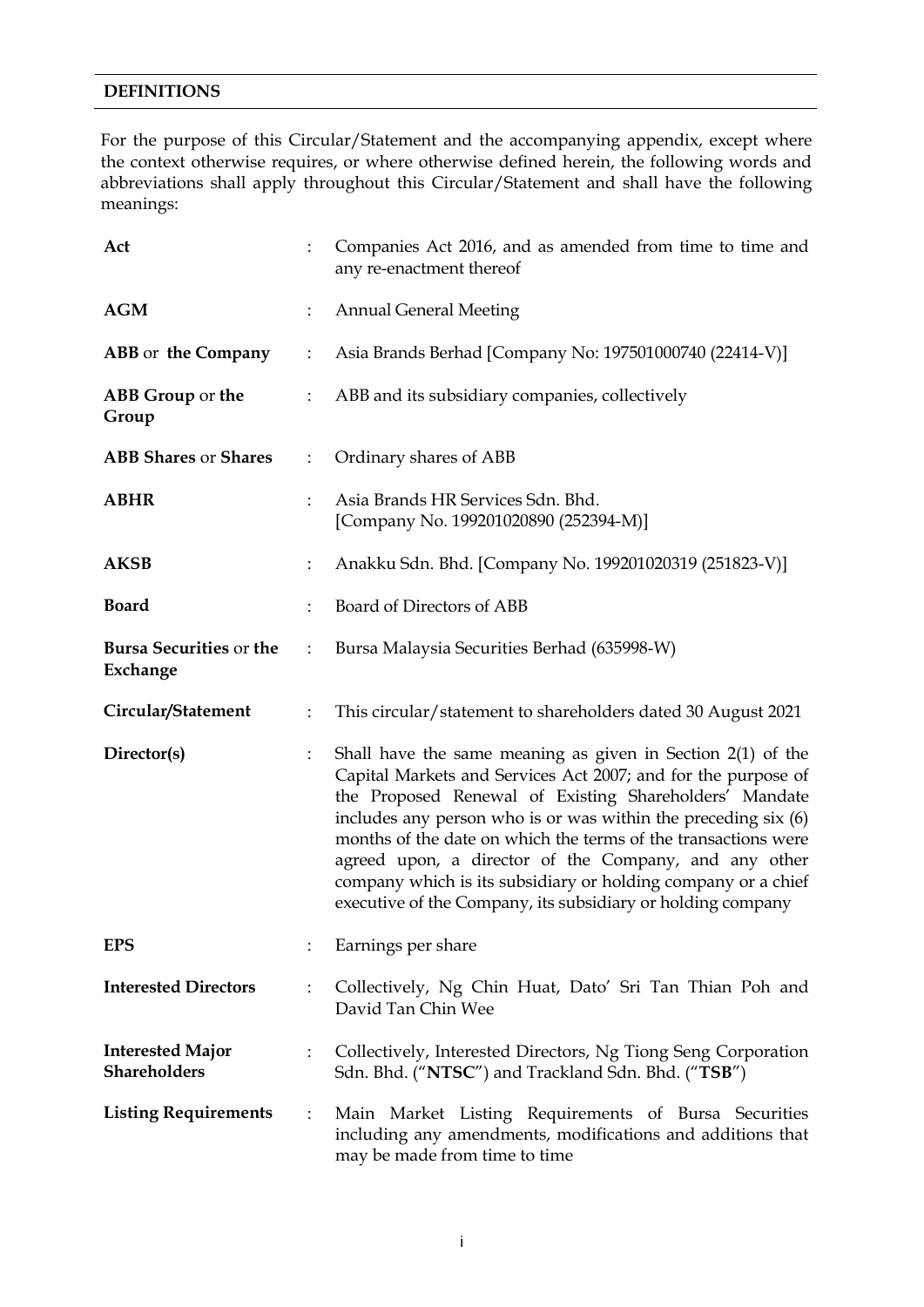| <b>LPD</b>                                                             |                | 13 August 2021, being the latest practicable date prior to the<br>date of this Circular/Statement                                                                                                                                                                                                                                            |  |  |  |
|------------------------------------------------------------------------|----------------|----------------------------------------------------------------------------------------------------------------------------------------------------------------------------------------------------------------------------------------------------------------------------------------------------------------------------------------------|--|--|--|
| <b>Major Shareholder(s)</b>                                            | $\ddot{\cdot}$ | A person who has an interest or interests in one or more voting<br>shares in the Company and the number or aggregate number of<br>those shares, is -                                                                                                                                                                                         |  |  |  |
|                                                                        |                | 10% or more of the total number of voting shares in the<br>(a)<br>Company; or                                                                                                                                                                                                                                                                |  |  |  |
|                                                                        |                | (b)<br>5% or more of the total number of voting shares in the<br>corporation where such person is the largest shareholder<br>of the Company.                                                                                                                                                                                                 |  |  |  |
|                                                                        |                | For the purpose of this definition, "interest" shall have the<br>meaning of "interest in shares" given in Section 8 of the Act.                                                                                                                                                                                                              |  |  |  |
|                                                                        |                | For the purposes of the Proposed Renewal of Existing<br>Shareholders' Mandate, it includes any person who is or was<br>within the preceding six (6) months of the date on which the<br>terms of the transactions were agreed upon, a major<br>shareholder of the Company or any other company which is its<br>subsidiary or holding company. |  |  |  |
| Market day                                                             |                | Means a day on which the stock market of the Exchange is open<br>for trading in securities                                                                                                                                                                                                                                                   |  |  |  |
| <b>NA</b>                                                              |                | Net assets attributable to ordinary equity holders of the<br>Company                                                                                                                                                                                                                                                                         |  |  |  |
| Person(s) Connected                                                    | $\ddot{\cdot}$ | Person(s) connected as defined in paragraph 1.01 of the<br><b>Listing Requirements</b>                                                                                                                                                                                                                                                       |  |  |  |
| Proposals                                                              |                | Collectively, the Proposed Renewal of Existing Shareholders'<br>Mandate and Proposed Renewal of Share Buy-Back Authority                                                                                                                                                                                                                     |  |  |  |
| <b>Proposed Renewal of</b><br><b>Existing Shareholders'</b><br>Mandate |                | A proposal to seek for renewal of the existing shareholders'<br>mandate pursuant to Chapter 10, paragraph 10.09 of the<br>Listing Requirements in relation to RRPTs.                                                                                                                                                                         |  |  |  |
| <b>Proposed Renewal of</b><br><b>Share Buy-Back</b><br>Authority       |                | A proposal to seek for renewal of the existing authority to<br>enable ABB to purchase and/or hold up to 10% of its total<br>number of issued shares pursuant to Section 127 of the Act                                                                                                                                                       |  |  |  |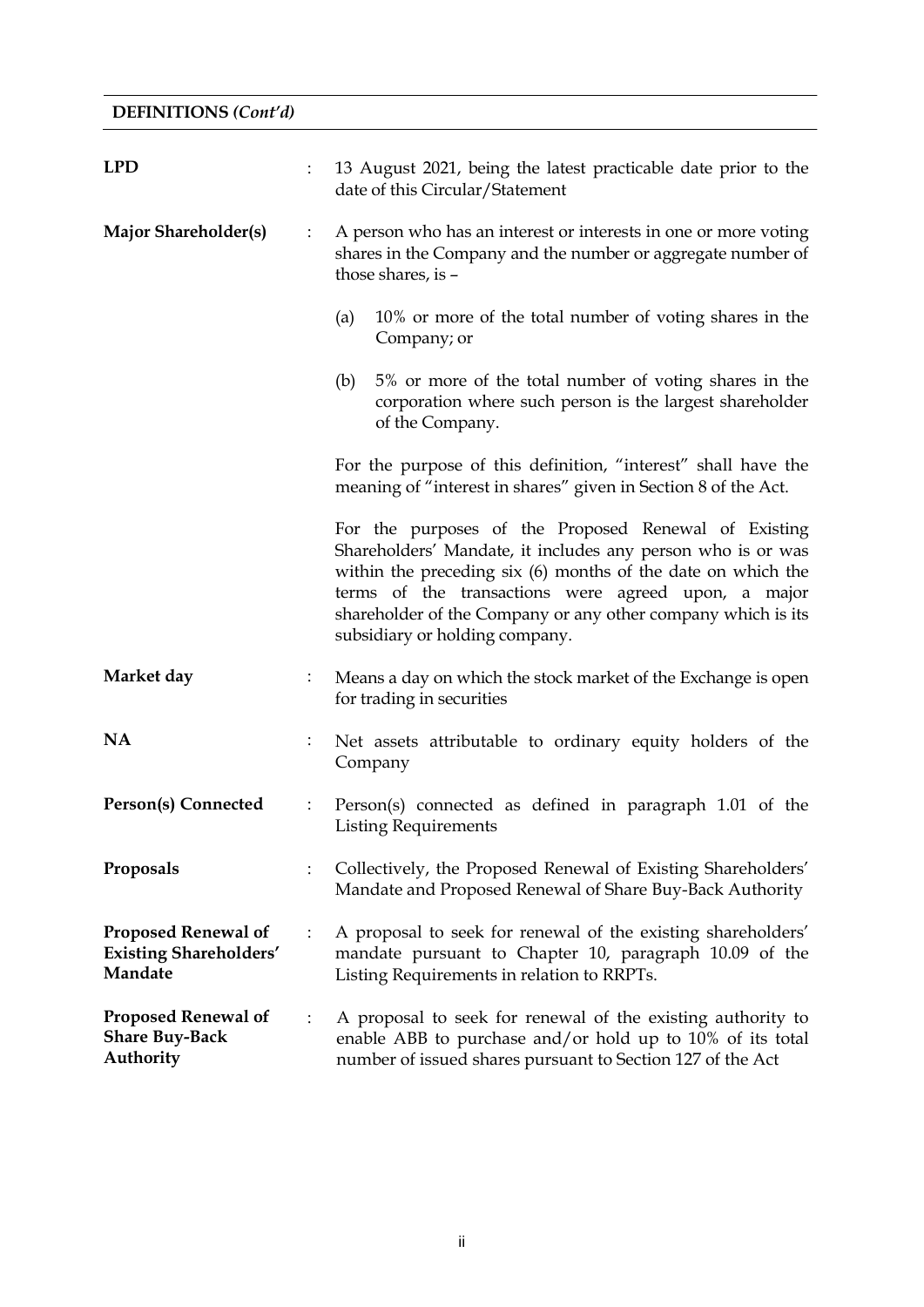| <b>Recurrent Related Party</b> :<br>Transaction(s) or<br>RRPT(s) |                      | Recurrent related party transactions of a revenue and/or<br>trading nature which are necessary for the Group's day-to-day<br>operations and are entered into or to be entered into by the<br>Group in the ordinary course of business which involves the<br>interest, direct or indirect, of Related Parties |  |  |  |  |
|------------------------------------------------------------------|----------------------|--------------------------------------------------------------------------------------------------------------------------------------------------------------------------------------------------------------------------------------------------------------------------------------------------------------|--|--|--|--|
| <b>Related Party(ies)</b>                                        | $\ddot{\phantom{a}}$ | Director(s), Major Shareholder(s) and/or Person(s) Connected<br>with such Director(s) or Major Shareholder(s) as defined<br>herein                                                                                                                                                                           |  |  |  |  |
| <b>RM</b> and sen                                                | $\ddot{\cdot}$       | Ringgit Malaysia and Sen, respectively                                                                                                                                                                                                                                                                       |  |  |  |  |
| <b>Rules</b>                                                     |                      | Rules on Take-overs, Mergers and Compulsory Acquisitions,<br>2016 as amended from time to time and any re-enactment<br>thereof                                                                                                                                                                               |  |  |  |  |
| <b>Trackland Group</b>                                           |                      | Collectively, TSB and its subsidiary companies                                                                                                                                                                                                                                                               |  |  |  |  |
| 2021 Annual Report                                               | $\ddot{\phantom{a}}$ | Annual Report of ABB issued for the financial year ended 31<br>March 2021                                                                                                                                                                                                                                    |  |  |  |  |

Words importing the singular shall, where applicable, include the plural and *vice versa* and words importing the masculine gender shall, where applicable, include the feminine and neuter genders and *vice versa*. References to persons shall include company or corporations, unless otherwise specified.

All references to "you" in this Circular/Statement are to the shareholders of our Company.

Any reference in this Circular/Statement to any enactment is a reference to that enactment as for the time being amended or re-enacted.

Any reference to a time of day in this Circular/Statement shall be a reference to Malaysian time, unless otherwise stated.

### **THE REST OF THIS PAGE IS INTENTIONALLY LEFT BLANK**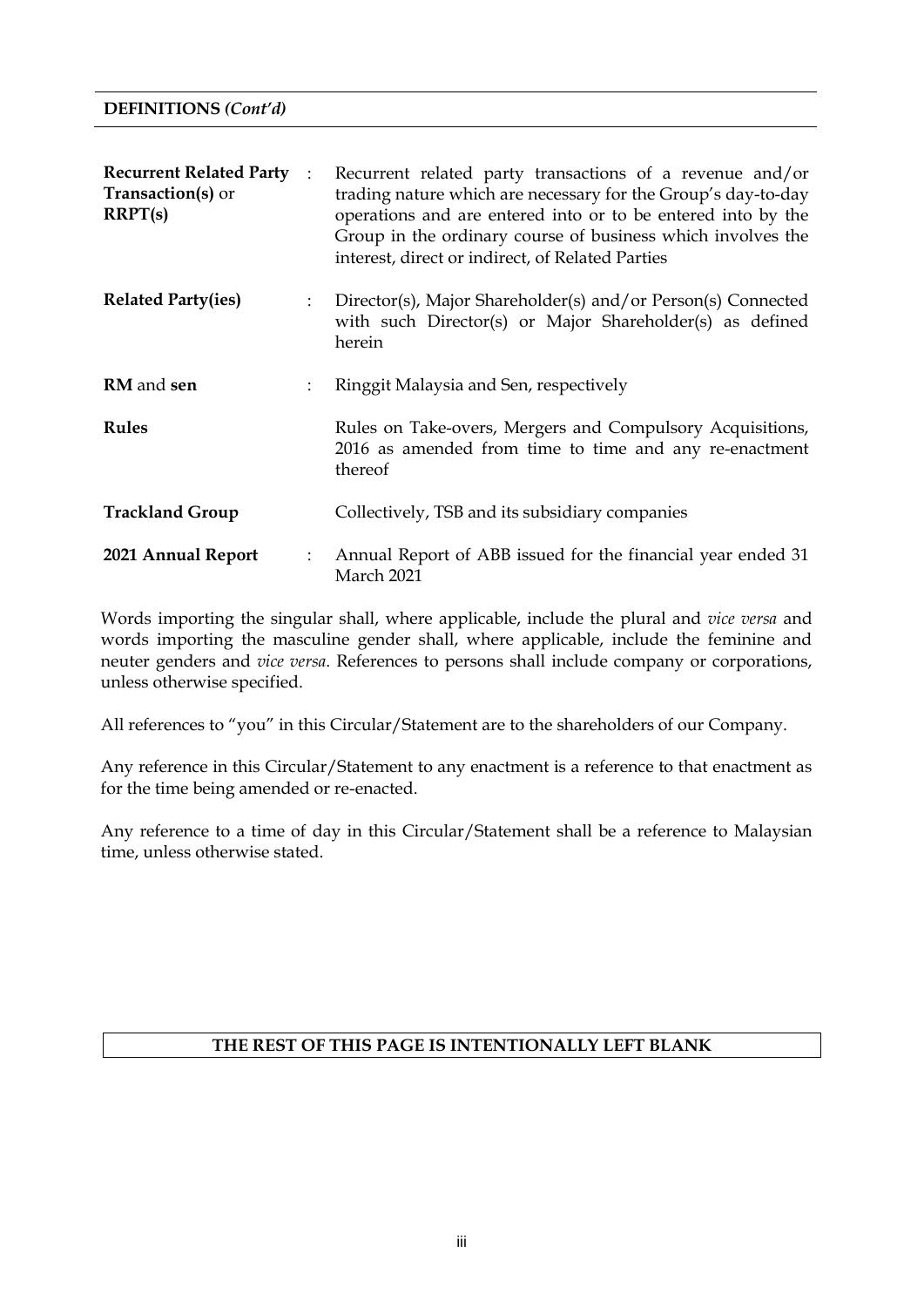|                                                         | <b>TABLE OF CONTENTS</b>                                                                                                                                                                                                                                                                                                                                                |                                                                         |  |  |  |  |  |
|---------------------------------------------------------|-------------------------------------------------------------------------------------------------------------------------------------------------------------------------------------------------------------------------------------------------------------------------------------------------------------------------------------------------------------------------|-------------------------------------------------------------------------|--|--|--|--|--|
| LETTER TO THE SHAREHOLDERS OF ABB CONTAINING:<br>PART A |                                                                                                                                                                                                                                                                                                                                                                         |                                                                         |  |  |  |  |  |
|                                                         | PROPOSED RENEWAL OF EXISTING SHAREHOLDERS' MANDATE                                                                                                                                                                                                                                                                                                                      |                                                                         |  |  |  |  |  |
| 1.                                                      | <b>INTRODUCTION</b>                                                                                                                                                                                                                                                                                                                                                     | 3                                                                       |  |  |  |  |  |
| 2.                                                      | PROPOSED RENEWAL OF EXISTING SHAREHOLDERS' MANDATE                                                                                                                                                                                                                                                                                                                      |                                                                         |  |  |  |  |  |
|                                                         | 2.1<br>Details<br>2.2<br>Principal activities of the Group<br>Related Parties and Nature of RRPTs contemplated<br>2.3<br>2.4<br>Validity period<br>2.5<br>Disclosure and Review procedures for RRPS(s)<br>Thresholds for approval of RRPTs<br>2.6<br>2.7<br>Statement by the Audit and Risk Management Committee<br>Rationale for and benefits<br>2.8<br>2.9<br>Effects | 3<br>$4 - 5$<br>$6 - 9$<br>9<br>$9 - 11$<br>11<br>11<br>$11 - 12$<br>12 |  |  |  |  |  |
| 3.                                                      | DETAILS OF THE SUMS DUE AND OWING BY THE RELATED<br><b>PARTIES</b>                                                                                                                                                                                                                                                                                                      | 12                                                                      |  |  |  |  |  |
| 4.                                                      | INTERESTS OF DIRECTORS, MAJOR SHAREHOLDER AND/OR<br>PERSONS CONNECTED TO THEM                                                                                                                                                                                                                                                                                           | $12 - 13$                                                               |  |  |  |  |  |
| 5.                                                      | DIRECTORS' RECOMMENDATION                                                                                                                                                                                                                                                                                                                                               | 14                                                                      |  |  |  |  |  |
| 6.                                                      | <b>FURTHER INFORMATION</b>                                                                                                                                                                                                                                                                                                                                              | 14                                                                      |  |  |  |  |  |

### **PART B PROPOSED RENEWAL OF SHARE-BUY BACK AUTHORITY**

## 7. PROPOSED RENEWAL OF SHARE BUY-BACK AUTHORITY

| 7.1 | Introduction                                                  | 16      |
|-----|---------------------------------------------------------------|---------|
| 7.2 | Details                                                       | $16-17$ |
| 7.3 | Rationale                                                     | 17      |
| 7.4 | Purchased/Resale Price                                        | 17-18   |
| 7.5 | <b>Retained Profits</b>                                       | 18      |
| 7.6 | Sources of Funds                                              | 18      |
| 7.7 | Direct and Indirect Interest of the Directors and Substantial | 18-20   |
|     | Shareholders                                                  |         |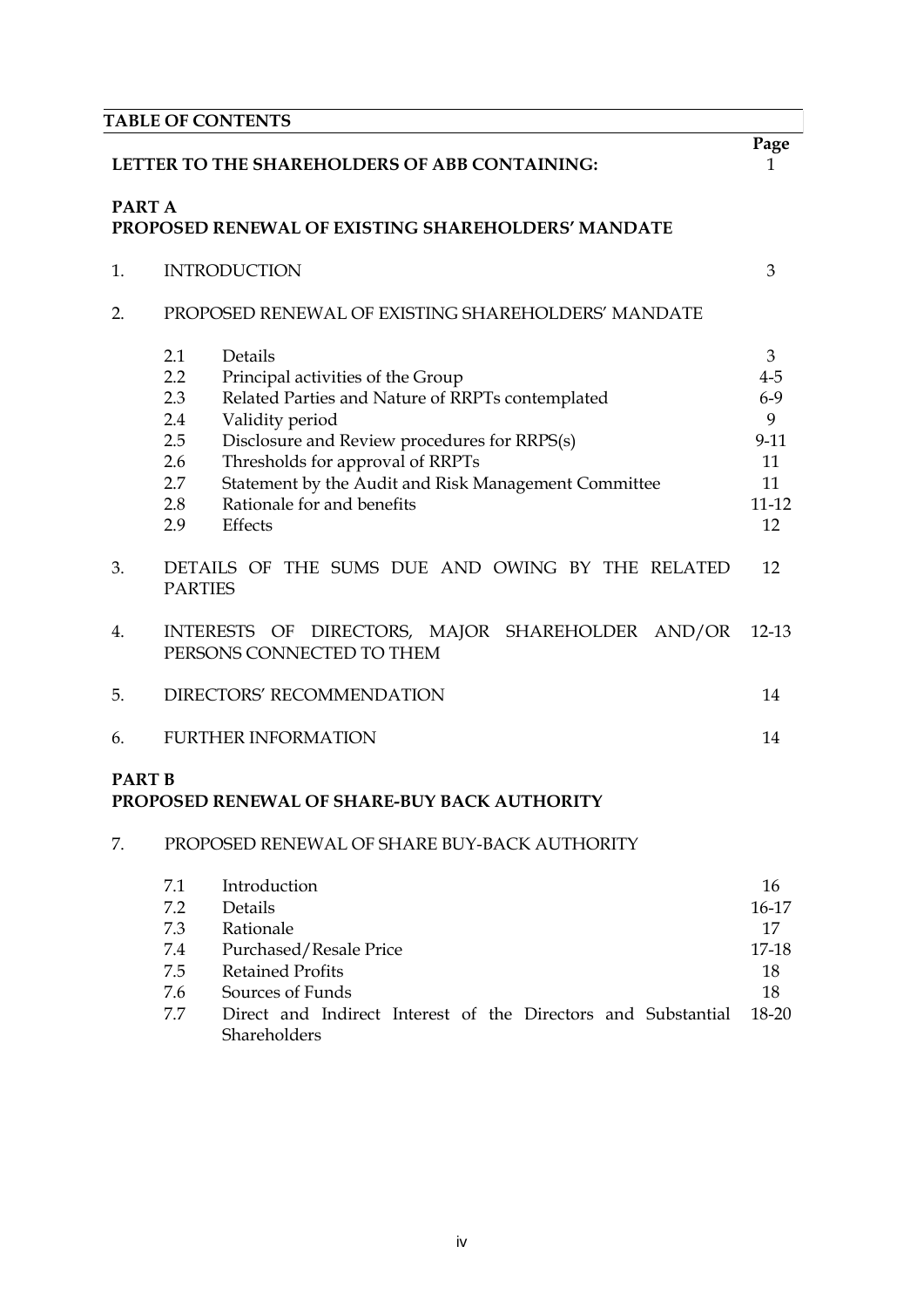|     | 7.8      | Potential Advantages and Disadvantages                           | 20        |
|-----|----------|------------------------------------------------------------------|-----------|
|     | 7.9      | <b>Risk Factors</b>                                              | 20        |
|     | 7.10     | <b>Financial Effects</b>                                         |           |
|     |          | (a) Share Capital                                                | $20 - 21$ |
|     |          | (b)<br>NA                                                        | 21        |
|     |          | <b>Working Capital</b><br>(c)                                    | $21 - 22$ |
|     |          | (d)<br><b>EPS</b>                                                | 22        |
|     |          | Dividends<br>(e)                                                 | 22        |
|     |          | (f) Shareholdings                                                | 22        |
|     | 7.11     | Implication relating to the Rules                                | $22 - 23$ |
|     | 7.12     | Purchase, Resale and Cancellation of Shares made in the Previous | 23        |
|     |          | Twelve (12) Months                                               |           |
|     | 7.13     | Treasury Shares, Resale, Transfer and Cancellation of Treasury   | 23        |
|     |          | <b>Shares</b>                                                    |           |
|     | 7.14     | <b>Share Price</b>                                               | 23        |
|     | 7.15     | <b>Public Shareholding Spread</b>                                | 24        |
|     | 7.16     | Directors' Statement                                             | 24        |
|     | 7.17     | Directors' Recommendation                                        | 24        |
|     | 7.18     | Further Information                                              | 24        |
| 8.  |          | <b>APPROVAL REQUIRED</b>                                         | 25        |
| 9.  | 44th AGM |                                                                  | 25        |
| 10. |          | <b>FURTHER INFORMATION</b>                                       | 25        |
|     |          |                                                                  |           |

# **APPENDIX**

APPENDIX I - FURTHER INFORMATION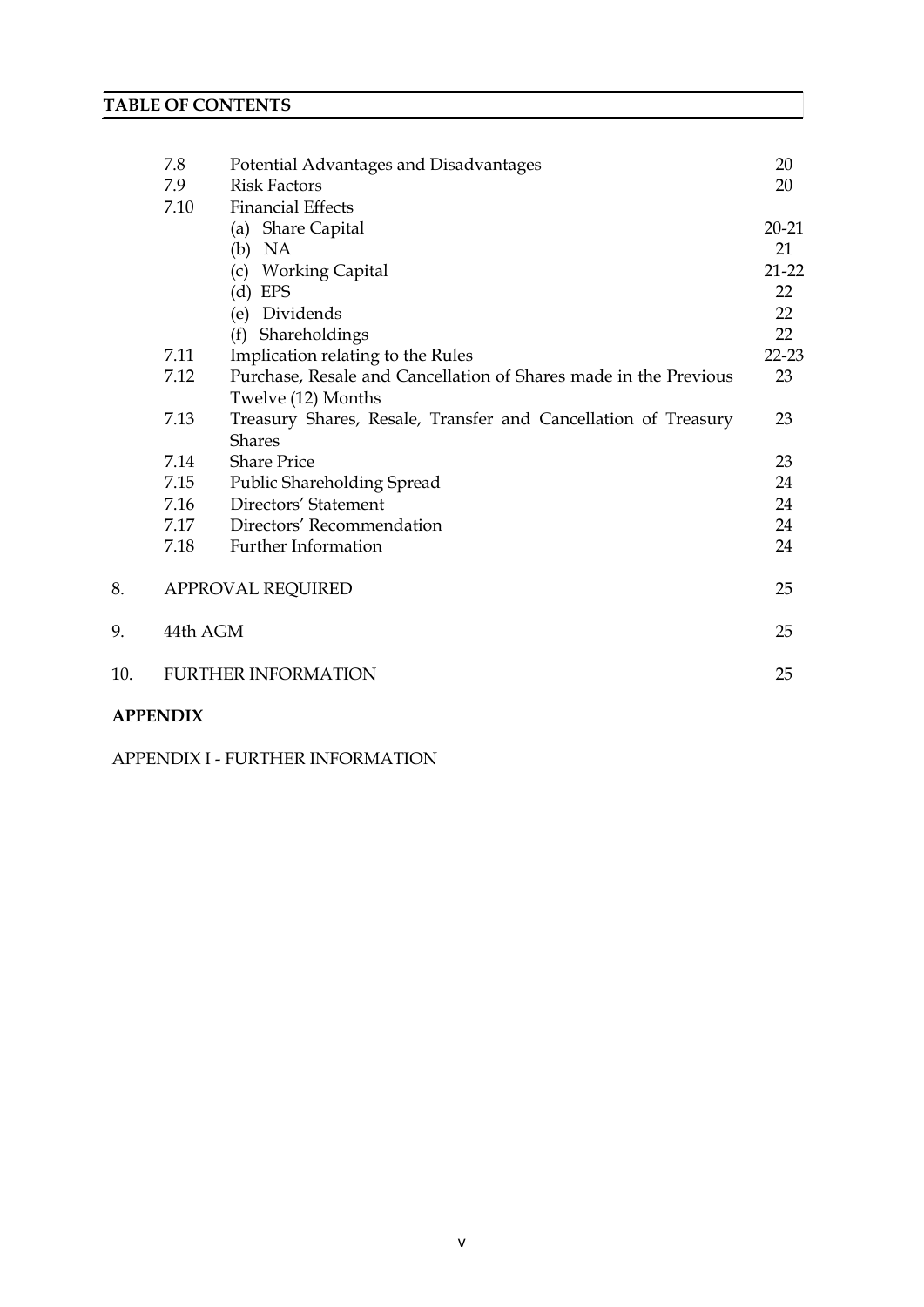

**ASIA BRANDS BERHAD** [Company No : 197501000740 (22414-V)] (Incorporated in Malaysia)

**Registered Office**

Lot 10449, Jalan Nenas Batu 4½, Kampung Jawa 41000 Klang, Selangor Darul Ehsan

30 August 2021

### **Board of Directors**

Dato' Sri Tan Thian Poh *(Non-Independent Non-Executive Chairman)* Ng Chin Huat *(Group Managing Director)* Kong Sau Kian *(Senior Independent Non-Executive Director)* Lim Kim Meng *(Independent Non-Executive Director)* David Tan Chin Wee *(Non-Independent Non-Executive Director) (Alternate Director to Dato' Sri Tan Thian Poh)*

### **To: The Shareholders of ABB**

Dear Sir/Madam,

### **(A) PROPOSED RENEWAL OF EXISTING SHAREHOLDERS' MANDATE (B) PROPOSED RENEWAL OF SHARE-BUY BACK AUTHORITY**

On 11 August 2021, the Board announced the Company's intention to seek approval from its shareholders for the ordinary resolutions in respect of the following Proposals:-

- (a) Proposed Renewal of Existing Shareholders' Mandate; and
- (b) Proposed Renewal of Share Buy Back Authority.

The purpose of this Circular/Statement is to provide you with details of the Proposals and to seek your approval for the ordinary resolutions pertaining to the Proposals to be tabled at the forthcoming 46th AGM of the Company.

**SHAREHOLDERS ARE ADVISED TO READ THE CONTENTS OF THIS CIRCULAR/STATEMENT TOGETHER WITH THE APPENDIX HEREIN BEFORE VOTING ON THE ORDINARY RESOLUTIONS PERTAINING TO THE PROPOSALS AT THE FORTHCOMING 46TH AGM.**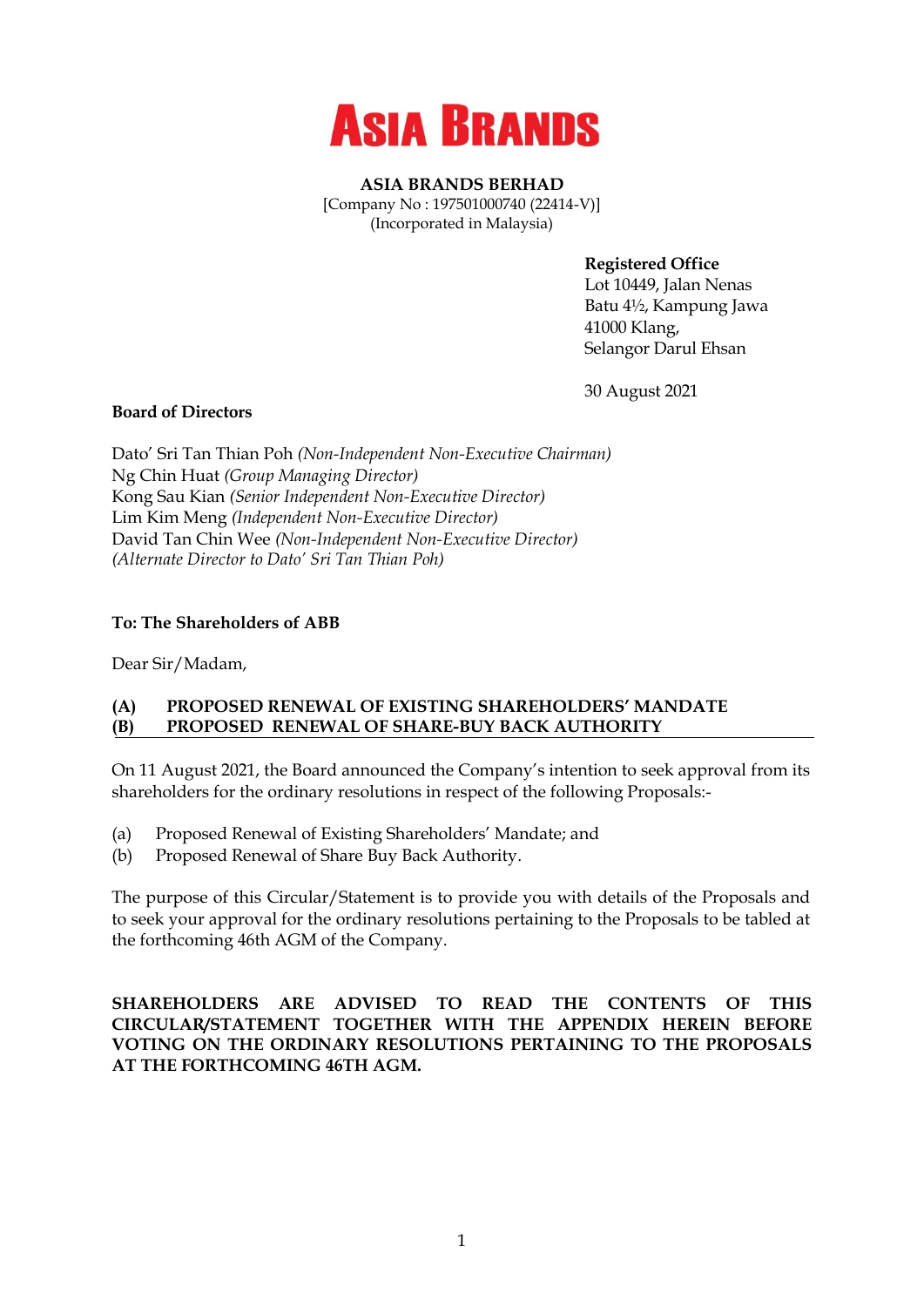# **PART A**

### **PROPOSED RENEWAL OF EXISTING SHAREHOLDERS' MANDATE**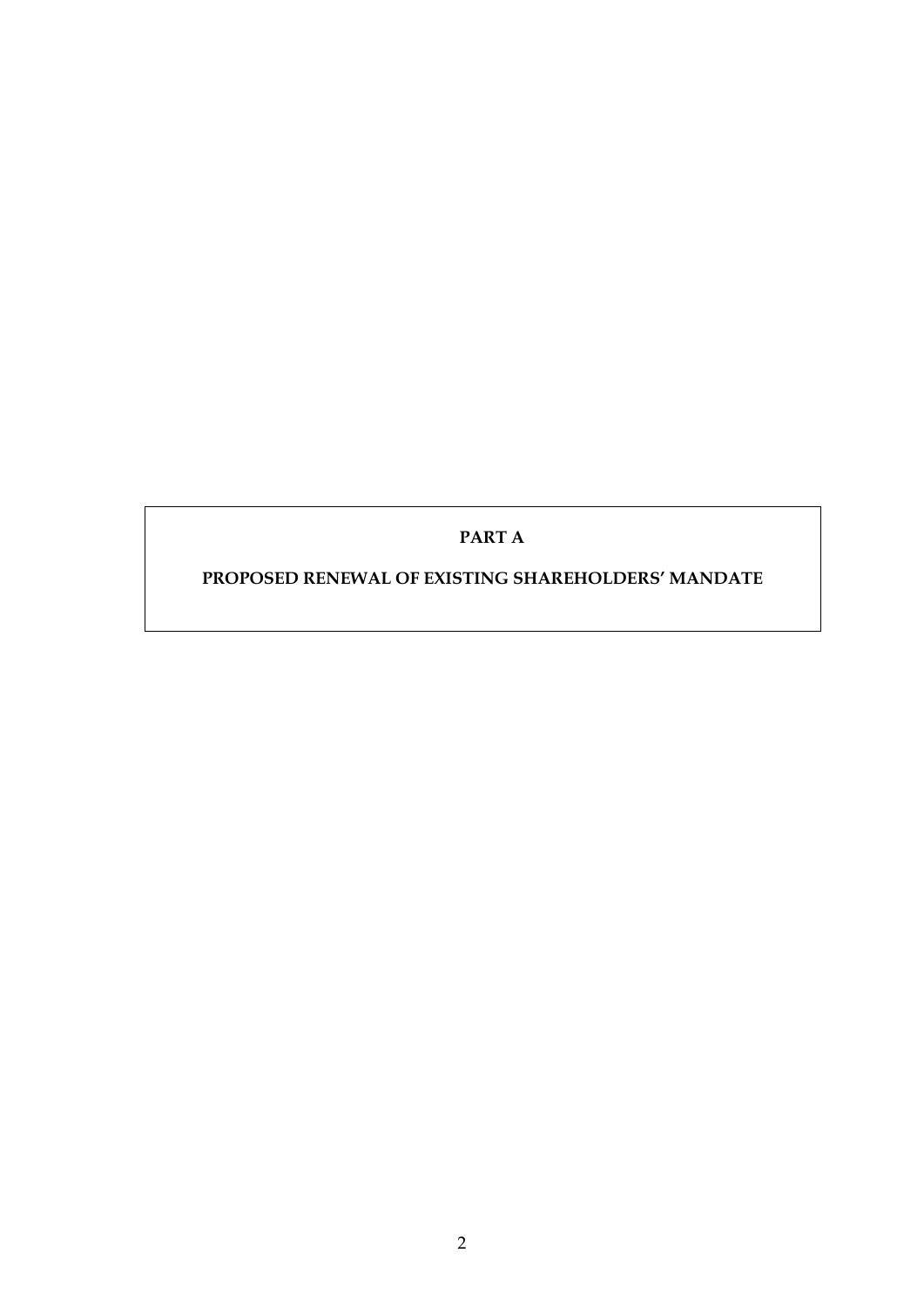#### **1. INTRODUCTION**

At the Forty-Fifth AGM of ABB held on 26 August 2020, the Company had obtained a mandate from its shareholders for ABB and ABB Group to enter into RRPTs with Related Parties in the ordinary course of business based on commercial terms that are not more favourable to the Related Parties than those generally available to the public and which are necessary for ABB Group's day-to-day operations.

The authority conferred by the existing shareholders' mandate shall in accordance with the Listing Requirements, lapse at the conclusion of the forthcoming 46th AGM unless authority for its renewal is obtained from the shareholders at the said AGM.

#### **2. DETAILS OF THE PROPOSED RENEWAL OF EXISTING SHAREHOLDERS' MANDATE**

#### **2.1 Paragraph 10.09 of Chapter 10 and Paragraph 3.1.4 of Practice Note 12 of the Listing Requirements in relation to the RRPTs**

Pursuant to Paragraph 10.09(2) of the Listing Requirements, the Company may seek shareholders' mandate in respect of RRPTs which are necessary for the day-to-day operations of the Group subject to the following:

- (a) the transactions are in the ordinary course of business and are on terms not more favourable to the Related Parties than those generally available to the public;
- (b) the shareholders' mandate is subject to annual renewal and disclosure is made in the annual report of the aggregate value of transactions conducted pursuant to the shareholders' mandate during the financial year where the aggregate value is equal to or more than the following threshold in relation to a listed issuer with a share capital of RM60.0 million and above:
	- (i) the consideration, value of the assets, capital outlay or costs of the RRPTs is RM1.0 million or more; or
	- (ii) the percentage ratio of such RRPTs is 1% or more,

whichever is the higher;

- (c) issuance of a circular to shareholders for the shareholders' mandate by the Company, which includes the information as may be prescribed in the Listing Requirements, together with a checklist showing compliance with such information when submitting to the Exchange;
- (d) in a meeting to obtain shareholders' mandate, where it involves the interest of the Interested Directors, Interested Major Shareholders or Persons Connected with them, such Director or Major Shareholder must not vote on the resolution approving the transactions. The Interested Directors and/or Interested Major Shareholders must ensure that Persons Connected with them will also abstain from voting on the resolution approving the transactions; and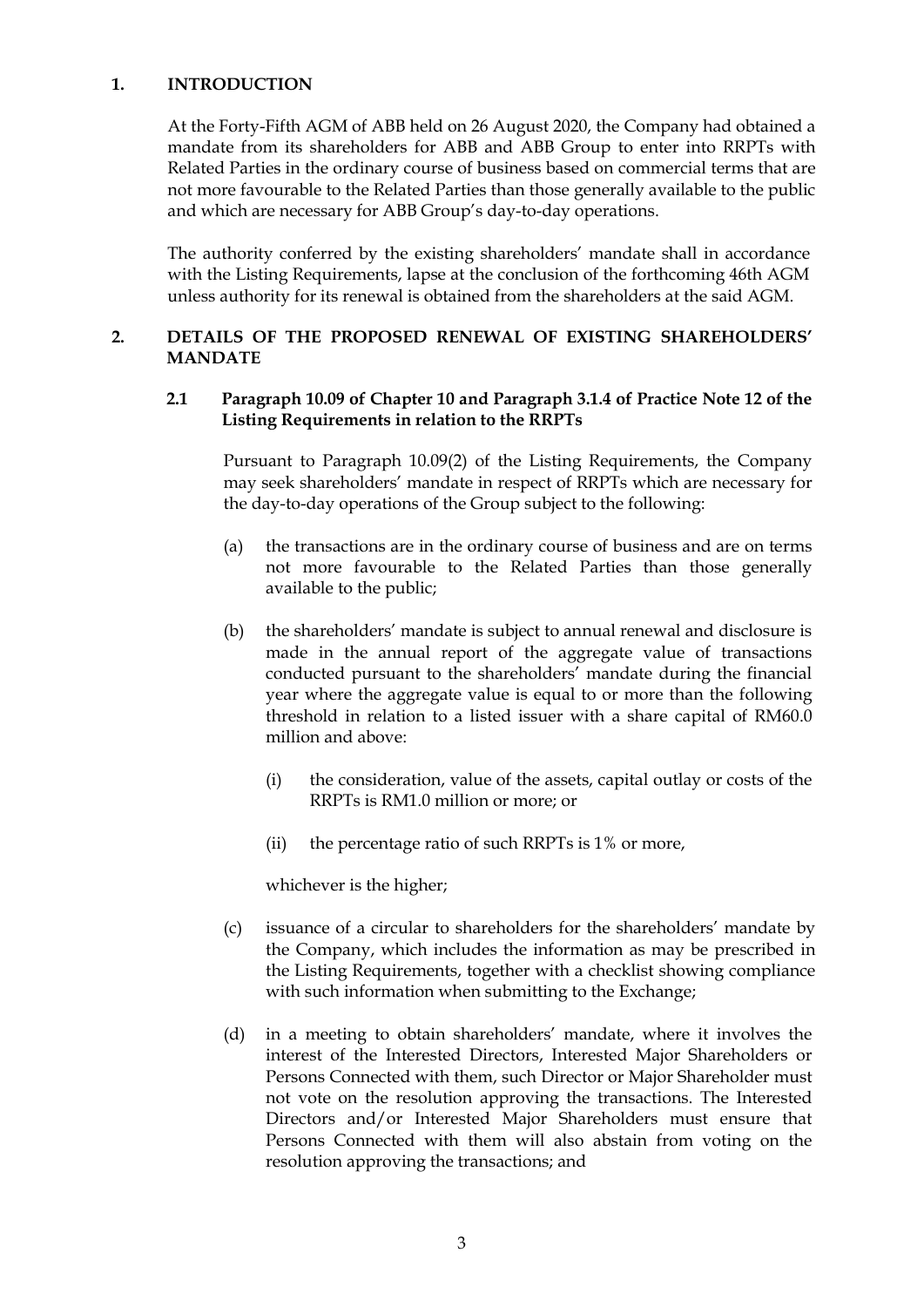(e) the Company must immediately announce to Bursa Securities when the actual value of a RRPT entered into by the Company exceeds the estimated value of the RRPT disclosed in the previous circular to shareholders by 10% or more, and must include the information as may be prescribed by the Exchange in its announcement.

In the ordinary course of our business, our Group has entered and is anticipated to enter into RRPTs with certain Related Parties. It is likely that such transactions will occur with some degree of frequency and could arise at any time.

In compliance with paragraph 10.09 of Chapter 10 of the Listing Requirements, the Company now proposes to seek the approval of the shareholders for the Proposed Renewal of Existing Shareholders' Mandate which will apply to the RRPTs as set out in Section 2.3. Such RRPTs will be subject to the review procedures as set out in Section 2.5.

#### **2.2 Principal activities of the Group**

The Company is principally engaged in the business of investment holding. As at LPD, the principal activities of the subsidiary companies are as follows:

| Name of company                            | Ownership<br>interest $(\%)$ | Principal activities                                                                                                                                                                   |
|--------------------------------------------|------------------------------|----------------------------------------------------------------------------------------------------------------------------------------------------------------------------------------|
| Diesel Marketing Sdn. Bhd.                 | 100                          | Dormant                                                                                                                                                                                |
| Ubay Marketing Sdn. Bhd.                   | 100                          | Dormant                                                                                                                                                                                |
| Audrey Sdn. Bhd. ("AUSB")                  | 100                          | Trading and retailing in lingerie<br>and ladies wear, care and<br>related products through Heavy<br>Traffic Outlets ("HTO"),<br>distributors as well as retailing<br>boutique outlets. |
| <b>AKSB</b>                                | 100                          | Trading and retailing in baby<br>wear, care and related products<br>through HTO, distributors as<br>well as retailing<br>boutique<br>outlets.                                          |
| Asia Brands Global Sdn.<br>Bhd.            | 100                          | Dormant                                                                                                                                                                                |
| Antioni Sdn. Bhd.                          | 100                          | Dormant                                                                                                                                                                                |
| Asia Brands Assets<br>Management Sdn. Bhd. | 100                          | Dormant                                                                                                                                                                                |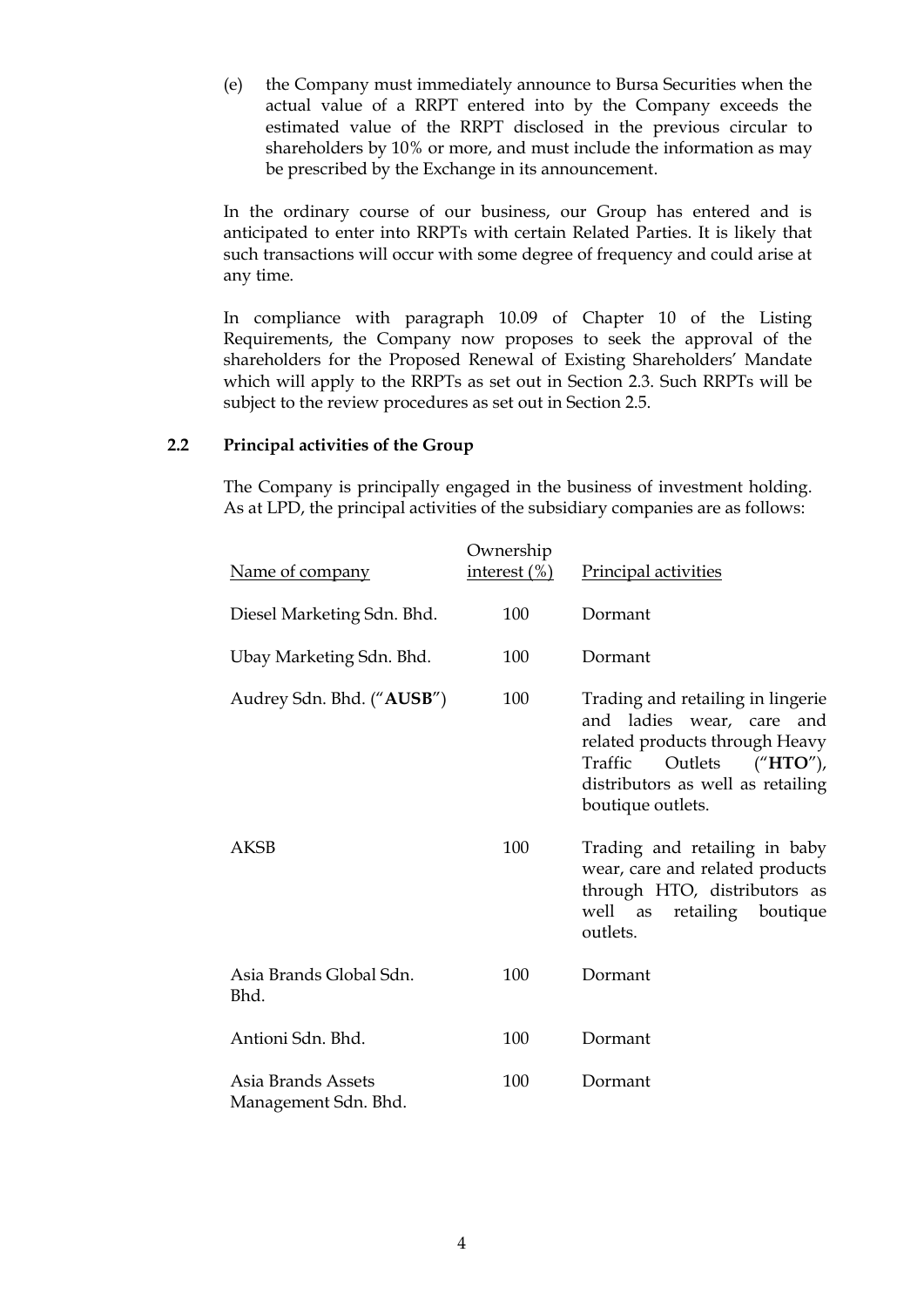|                                       | Ownership       |                                                                                                                                                             |  |  |
|---------------------------------------|-----------------|-------------------------------------------------------------------------------------------------------------------------------------------------------------|--|--|
| Name of company                       | interest $(\%)$ | Principal activities                                                                                                                                        |  |  |
| <b>ABHR</b>                           | 100             | Providing<br>share<br>services<br>including<br>function<br>finance,<br>human resources, information<br>technology, administrative and<br>others.            |  |  |
| Bumcity Sdn. Bhd.                     | 100             | Dormant                                                                                                                                                     |  |  |
| Mickey Junior Sdn. Bhd.               | 100             | Dormant                                                                                                                                                     |  |  |
| Generasi Prestasi Sdn. Bhd.           | 100             | Trading and retailing in lingerie<br>and ladies wear, care<br>and<br>related products through HTO,<br>distributors as well as retailing<br>boutique outlets |  |  |
| Generasi Global Gemilang<br>Sdn. Bhd. | 51              | Trading<br>and<br>retailing<br>in<br>clothing                                                                                                               |  |  |
| <b>Subsidiaries of AKSB</b>           |                 |                                                                                                                                                             |  |  |
| Baby Palace Sdn. Bhd.<br>("BPSB")     | 100             | Providing sub-licensing services                                                                                                                            |  |  |
| <b>Subsidiary of BPSB</b>             |                 |                                                                                                                                                             |  |  |
| Astra Brands Sdn. Bhd.                | 100             | Wholesale distribution of baby<br>and infant products as well as<br>trading and retail in household,<br>hygiene, health or<br>cosmetic<br>products          |  |  |
| <b>Subsidiary of AUSB</b>             |                 |                                                                                                                                                             |  |  |
| Generasi Dinasti Sdn. Bhd.            | 100             | Providing sub-licensing.                                                                                                                                    |  |  |

# **THE REST OF THIS PAGE IS INTENTIONALLY LEFT BLANK**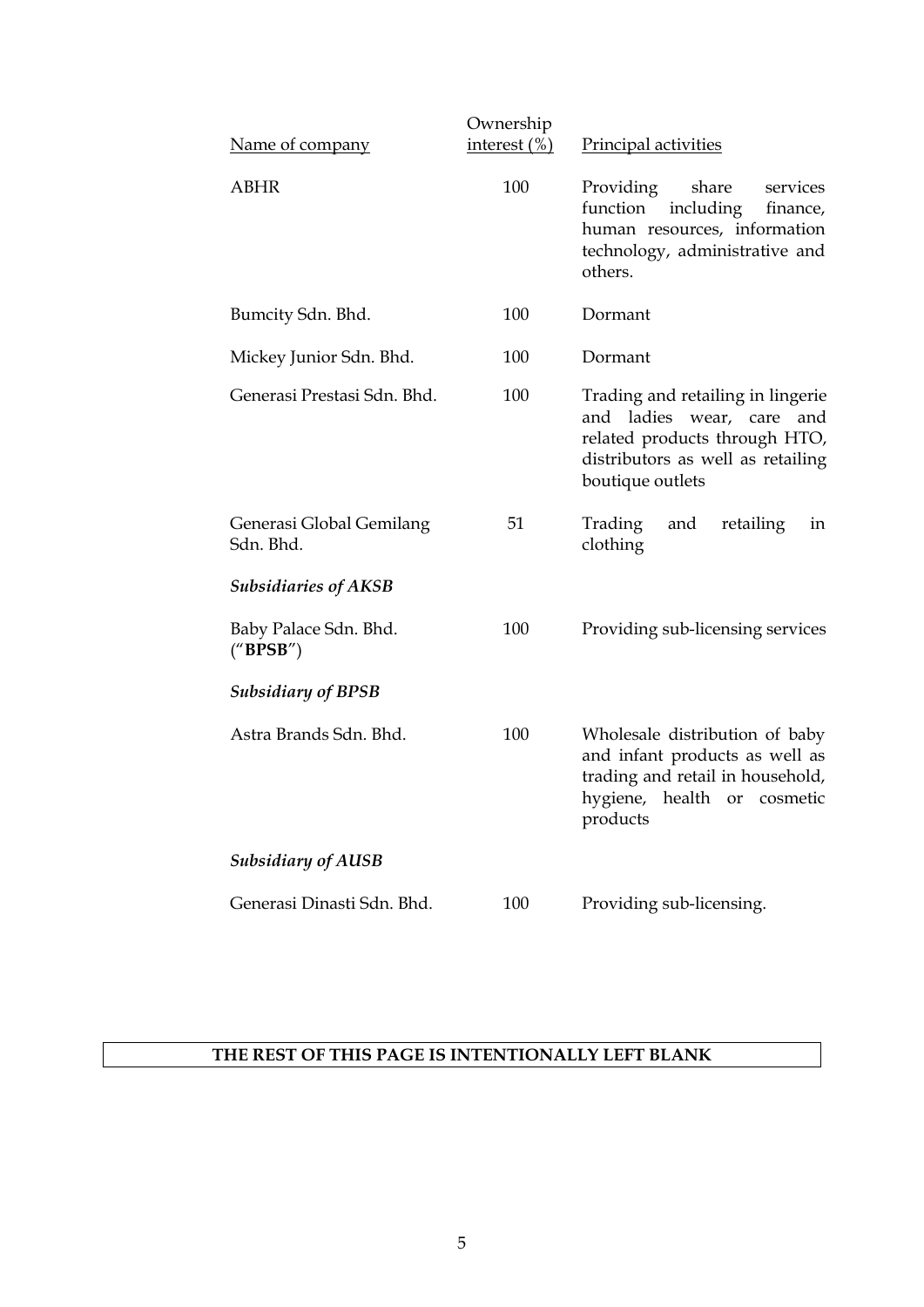### **2.3 Related Parties and Nature of RRPTs contemplated**

Details of the RRPTs, including the classes of Related Parties with whom the transactions will be carried out and the nature of such transactions contemplated are set out below:

| <b>Interested Directors/</b><br>Major Shareholders/<br><b>Person Connected to</b><br>them (Interested<br>Parties)  | Provider    | Recipient   | <sup>(1)</sup> Estimated<br>aggregate value<br>of transactions<br>from 21<br>September 2021<br>(date of 46th<br>AGM) to the next<br>AGM in<br>2022 | Estimated<br>aggregate value<br>of transactions as<br>disclosed in the<br>previous year's<br>circular to<br>shareholders<br>dated 27 July<br>2020 | Actual aggregate<br>value transacted<br>from 26 August<br>2020 (preceding<br>AGM) until LPD | <b>Nature of transactions</b>                                                                                                                                                                             |
|--------------------------------------------------------------------------------------------------------------------|-------------|-------------|----------------------------------------------------------------------------------------------------------------------------------------------------|---------------------------------------------------------------------------------------------------------------------------------------------------|---------------------------------------------------------------------------------------------|-----------------------------------------------------------------------------------------------------------------------------------------------------------------------------------------------------------|
| Ng Chin Huat<br><b>NTSC</b><br>$\bullet$<br>(Ng Chin Huat is also<br>a director of NTSC)<br>(NTSC is a substantial | <b>NTSC</b> | <b>ABHR</b> | RM200,000.00                                                                                                                                       | RM155,880.00                                                                                                                                      | RM168,870.00                                                                                | Rental of office at Block<br>A, Lot 10449, Jalan<br>Batu $4\frac{1}{2}$ ,<br>Off<br>Nenas,<br>Jalan<br>Sungai<br>Jati,<br>Kampung Jawa, 41000<br>Klang, Selangor Darul<br>Ehsan.                          |
| shareholder of ABB)                                                                                                |             | <b>AUSB</b> | RM600,000.00                                                                                                                                       | RM420,480.00                                                                                                                                      | RM455,520.00                                                                                | Rental of warehouses <sup>(3)</sup><br>at Block A, E and G, Lot<br>10449, Jalan Nenas,<br>$4\frac{1}{2}$ , Off Jalan<br>Batu<br>Sungai Jati, Kampung<br>41000<br>Klang,<br>Jawa,<br>Selangor Darul Ehsan. |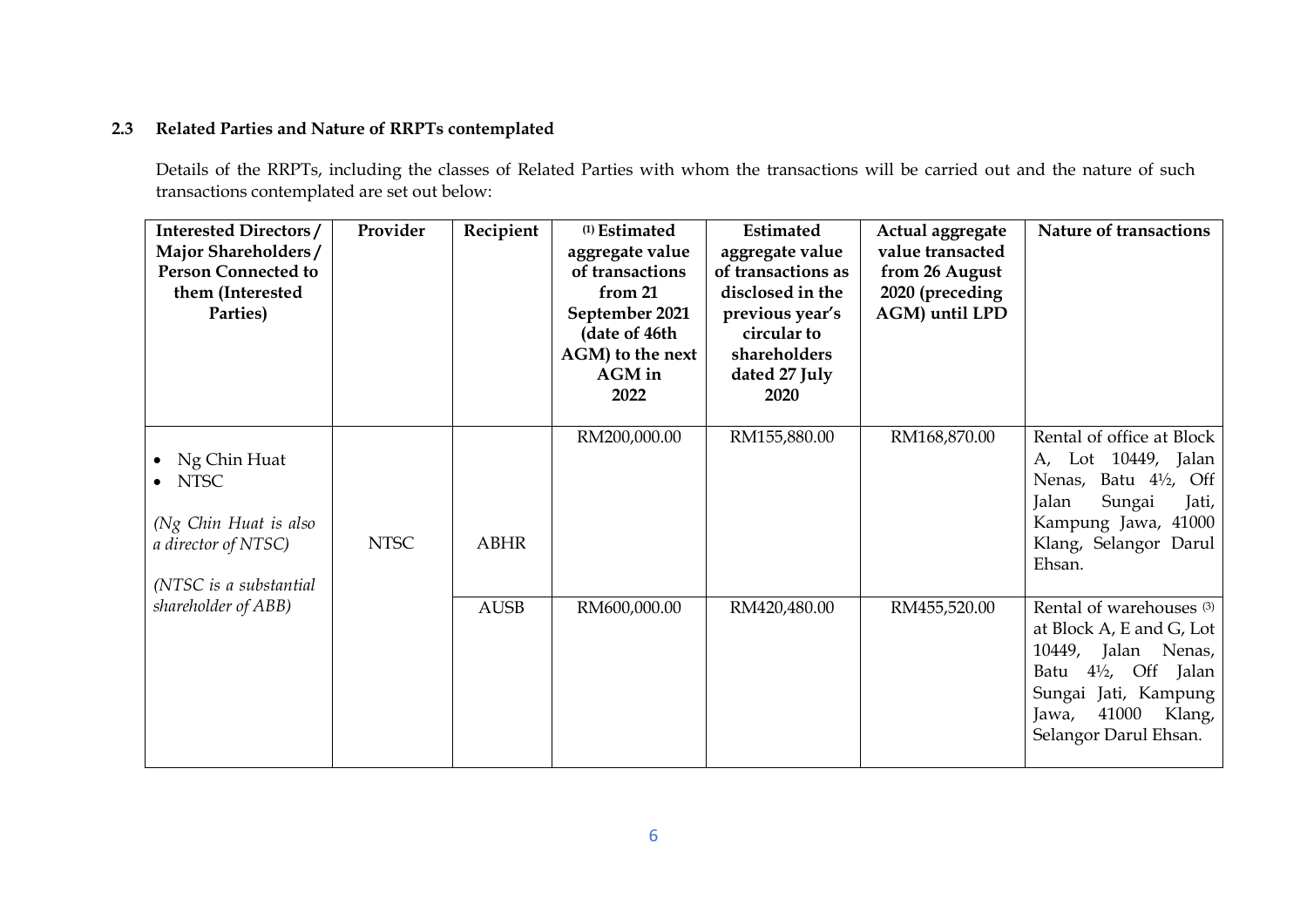| <b>Interested Directors/</b><br>Major Shareholders/<br><b>Person Connected to</b><br>them (Interested<br>Parties)                                                                                                                                                                                                                                                                                                                                       | Provider                                                                               | Recipient                   | <sup>(1)</sup> Estimated<br>aggregate value<br>of transactions<br>from 21<br>September 2021<br>(date of 46th<br>AGM) to the next<br>AGM in<br>2022 | Estimated<br>aggregate value<br>of transactions as<br>disclosed in the<br>previous year's<br>circular to<br>shareholders<br>dated 27 July<br>2020 | Actual aggregate<br>value transacted<br>from 26 August<br>2020 (preceding<br>AGM) until LPD | Nature of<br>transactions                                                                                                                    |
|---------------------------------------------------------------------------------------------------------------------------------------------------------------------------------------------------------------------------------------------------------------------------------------------------------------------------------------------------------------------------------------------------------------------------------------------------------|----------------------------------------------------------------------------------------|-----------------------------|----------------------------------------------------------------------------------------------------------------------------------------------------|---------------------------------------------------------------------------------------------------------------------------------------------------|---------------------------------------------------------------------------------------------|----------------------------------------------------------------------------------------------------------------------------------------------|
| Sri<br>Tan<br>Dato'<br>$\bullet$<br>Thian Poh<br>David Tan Chin<br>Wee<br><b>TSB</b><br>$\bullet$<br>(Dato' Sri Tan Thian<br>Poh is also a director<br>and a substantial<br>shareholder of TSB)<br>(David Tan Chin Wee<br>is the son of Dato' Sri<br>Tan Thian Poh and a<br>director and<br>shareholder of TSB)<br>(TSB is a major<br>shareholder of ABB)<br>(HMSB is a company<br>controlled by close<br>family members of<br>Dato' Sri Tan Thian Poh) | Trackland<br>Group <sup>(2)</sup><br>and Herming<br>Marketing<br>Sdn. Bhd.<br>("HMSB") | ABB<br>Group <sup>(2)</sup> | RM30,000,000.00                                                                                                                                    | RM8,000,000.00                                                                                                                                    | RM10,220,356.00 <sup>(4)</sup>                                                              | Sales and supply of<br>baby<br>and<br>children<br>products<br>by<br>Trackland Group and<br>Herming<br>Marketing<br>Sdn. Bhd. to ABB<br>Group |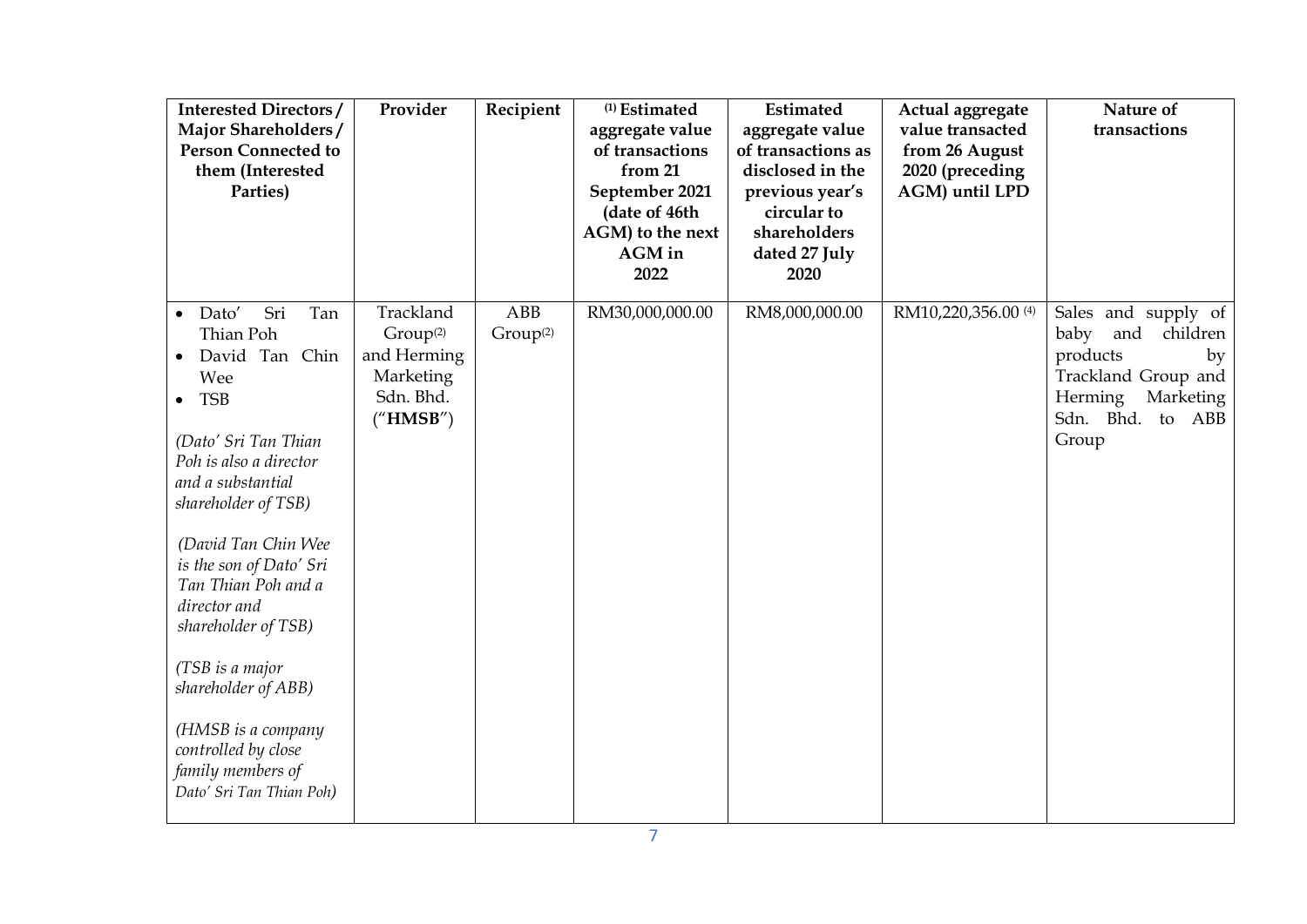#### *Notes:*

- *(1) The estimated value of transactions stated above are based on estimation by ABB's management of the value of transactions to be undertaken for the period from the forthcoming 46th AGM to the next AGM. Accordingly, the actual value transacted may vary from, exceed or be lower than, the estimates shown above.*
- *(2) The transactions are contemplated to be entered into with the respective Related Parties in future and as at LPD, the individual companies within the Related Parties have not been identified.*
- *(3) The Group had during the financial year ended 31 March 2021 ceased the rental of warehouse at Block F.*
- *(4) The Company had on 12 August 2021 announced that the actual value of the RRPT has exceeded the estimated value of the RRPT disclosed in the Circular to Shareholders dated 27 July 2020. The variation of more than 10% between the estimated value and actual value was due to unexpected out of stock situation which requires supply to be replenished higher than estimated over the stipulated period.*

The estimated values in respect of each transaction above were based on the prevailing prices obtained from the Related Parties which are reasonable market-competitive prices and the Management's estimate based on historical data, normal level of transactions to be entered into by the Group for the period up to the conclusion of the next AGM, assumptions that the current level of operations will continue and all external conditions remain constant. Due to the nature of the transactions, the actual value of transactions may vary from the estimated value as disclosed above.

### **THE REST OF THIS PAGE IS INTENTIONALLY LEFT BLANK**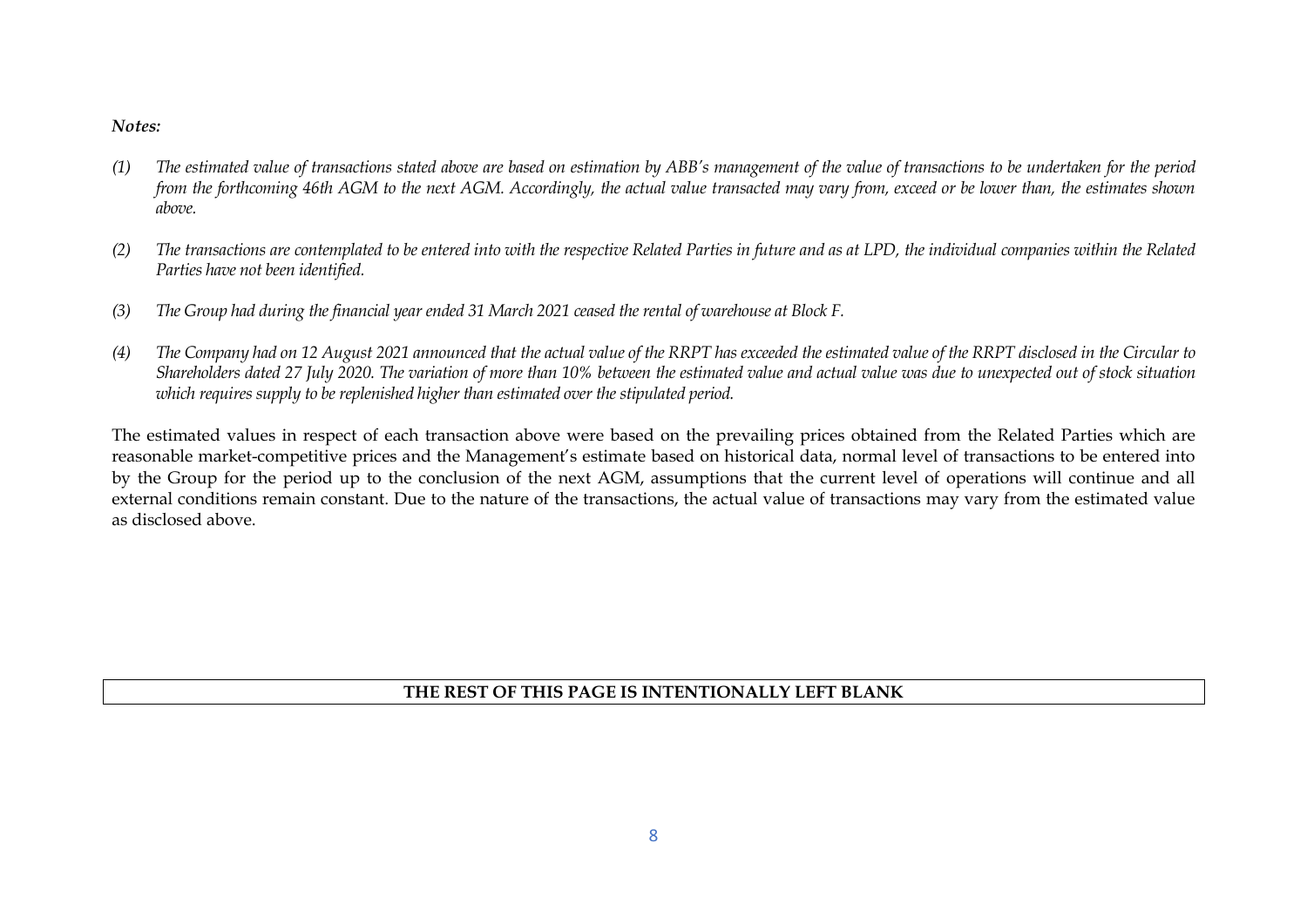The shareholdings of the Interested Parties in the related companies are as follows:

|                         | <b>Direct</b> |               | <b>Indirect</b> |               |
|-------------------------|---------------|---------------|-----------------|---------------|
| Name                    | No. of shares | $\frac{0}{0}$ | No. of shares   | $\frac{0}{0}$ |
| <b>NTSC</b>             |               |               |                 |               |
| Ng Chin Huat            | 15,000,000    | 12.48%        |                 |               |
|                         |               |               |                 |               |
| <b>TSB</b>              |               |               |                 |               |
| Dato' Sri Tan Thian Poh | 6,532,000     | 38.42%        |                 |               |
| David Tan Chin Wee      | 3,283,000     | 19.31%        | -               |               |

### **2.4 Validity period**

If approved by the shareholders at the forthcoming 46th AGM, the Proposed Renewal of Existing Shareholders' Mandate will be subject to annual renewal and shall only continue to be in force until:

- (i) the conclusion of the Company's next AGM following the forthcoming 46th AGM at which the Proposed Renewal of Existing Shareholders' Mandate was passed, at which time the shareholders' mandate will lapse, unless by a resolution passed at a general meeting, the authority is renewed;
- (ii) the expiration of the period within which the next AGM after the forthcoming 46th AGM is required to be held pursuant to section 340(2) of the Act (but which shall not extend to such extension as may be allowed pursuant to Section 340(4) of the Act); or
- (iii) it is revoked or varied by resolution passed by our shareholders in a general meeting before the next AGM,

whichever is the earlier.

#### **2.5 Disclosure and Review procedures for RRPT(s)**

The Company has implemented the review and disclosure procedures for the RRPTs to ensure that the RRPTs are conducted on transaction prices and on an arm's length basis and are based on normal commercial terms consistent with ABB Group's usual business practices and are on terms that are not more favourable to the Related Parties than those generally available to the public and are not to the detriment of the minority shareholders of the Company.

To monitor the RRPTs, the following review and disclosure procedures have been implemented for each proposed RRPT:

(i) All companies within our Group have been informed of the definition of Related Party and the review procedures applicable to all RRPTs;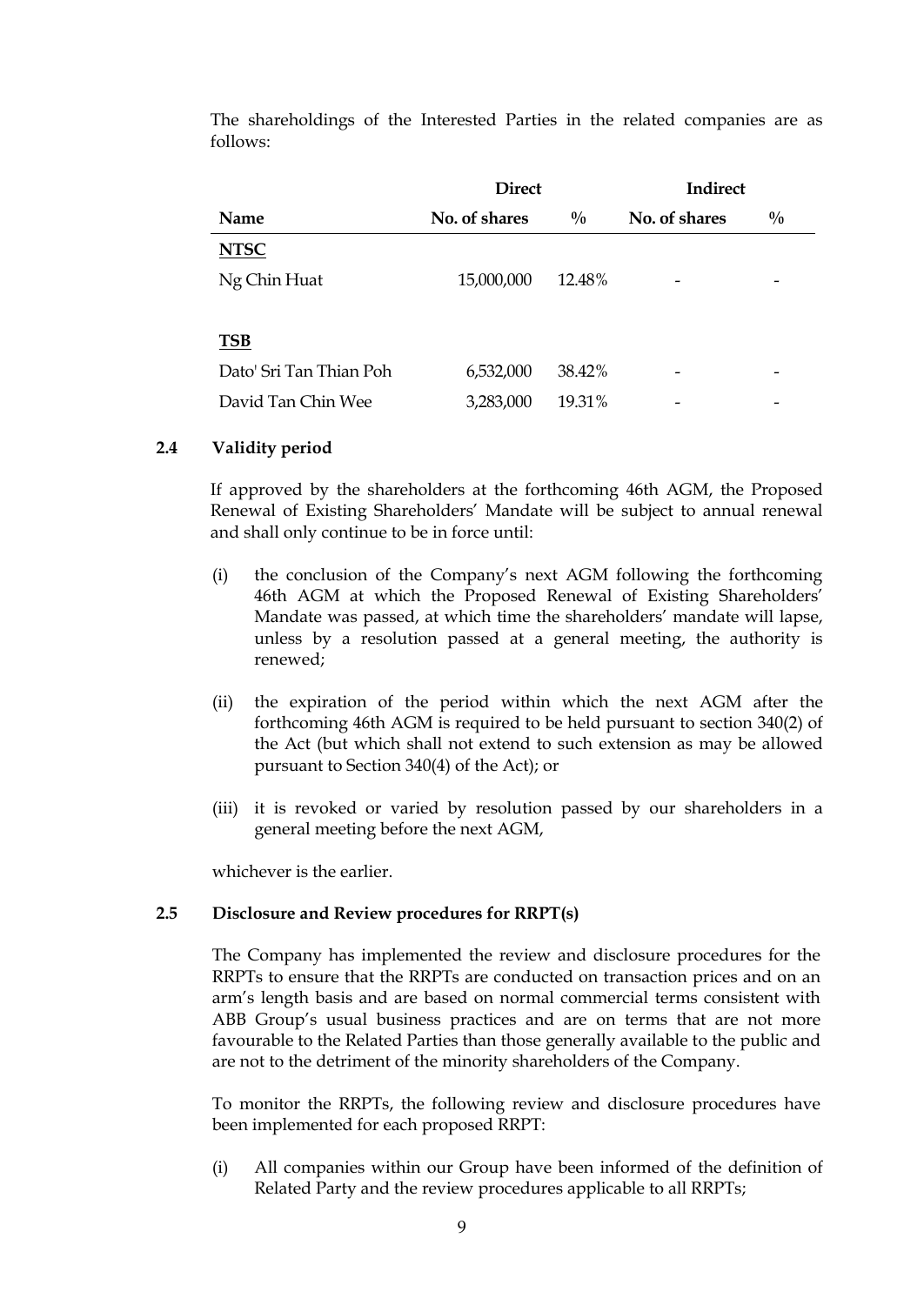- (ii) Any tender, quotation or contract received from or proposed to be entered with a Related Party will be reviewed by the senior management who will ascertain if it is an approved RRPT. Such tender, quotation or contract will not be approved unless the terms offered to the Group are comparable with those offered by other unrelated parties for the same or substantially similar type of transactions. The management of ABB will ensure that the RRPTs will only be entered into after taking into account the pricing, quality, deliverables, level of service, expertise and other related factors. The transaction prices will be determined by market forces, similar to those prices for transactions with unrelated third parties, and references will be made to surveys and/or valuations to be undertaken to gather information on market prices where applicable;
- (iii) Proper records shall be maintained by the Company to record all RRPTs entered into to ensure that relevant approvals have been obtained and review procedures in respect of such transactions are adhered to. The breakdown of the aggregate value of the RRPTs made during the financial year, the type of RRPTs made and the names of the Related Parties involved in each type of the RRPT made and their relationship with the Company will also be made in the annual report of the Company;
- (iv) The annual internal audit plan shall incorporate a review of all RRPTs entered into pursuant to the shareholders' mandate to ensure that relevant approvals have been obtained and the review procedures in respect of such transactions are adhered to;
- (v) The Audit and Risk Management Committee shall periodically review the adequacy and appropriateness of the procedures set by ABB to monitor related party transactions to ensure that these transactions are carried out on normal commercial terms not more favourable to the Related Party than those generally available to the third parties, at arm's length with the Related Parties and are not detrimental to the minority shareholders of the Company. The Audit and Risk Management Committee shall have the overall responsibility of determining whether the review procedures are appropriate, with the authority to delegate such function to individuals or committee within the Company as it shall deem fit. All reviews by the Audit and Risk Management Committee are reported to the Board for further action. In its review and approval of such transactions, the Audit and Risk Management Committee may, as it deems fit, request for additional information pertaining to the transactions from independent sources or professionals;
- (vi) In the case of RRPTs where any Director has a direct or indirect interest, he shall abstain from all deliberations and voting in respect of the said transaction. Where any member of the Audit and Risk Management Committee is interested in any transactions, that member shall abstain from voting in any matter relating to any decision to be taken by the Audit and Risk Management Committee with respect to such transactions.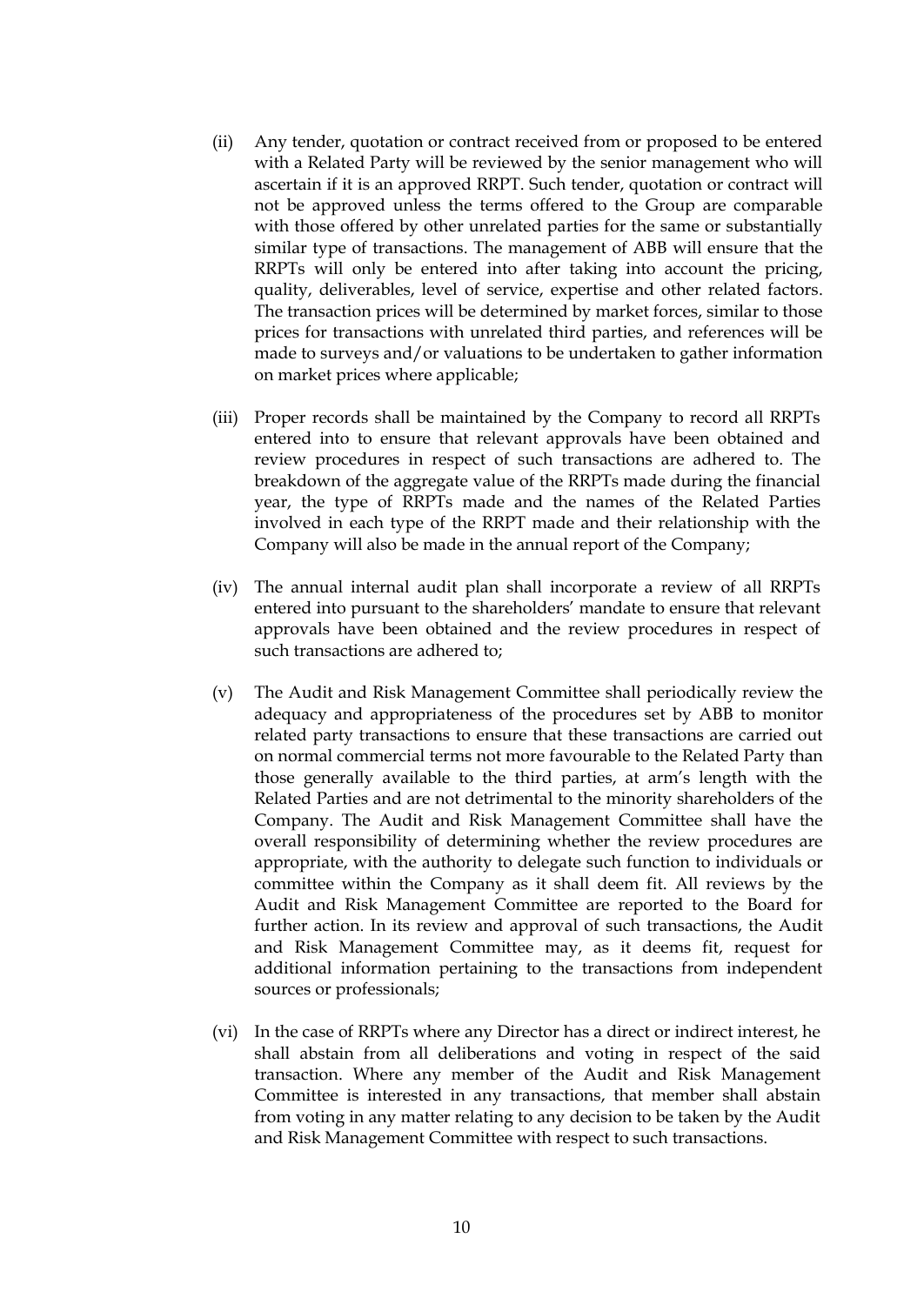Wherever possible, the Management will endeavour to ensure that at least two (2) other contemporaneous transactions with unrelated third parties for similar products/services and/or quantities will be used for comparison purposes, to determine whether the price and terms offered to/by the related parties are fair and reasonable and comparable to those offered to/by other unrelated third parties for similar type of products/services and/or quantities (if applicable). In the event for any reason, a quotation or comparative pricing from unrelated third parties cannot be obtained, the transaction price will be determined by ABB based on the usual business practices and policies or otherwise in accordance with other applicable industry norms/considerations to ensure that the RRPT is not detrimental to the Company and ABB Group.

#### **2.6 Thresholds for approval of RRPTs**

There are no specific thresholds for approval of RRPTs within our Group. All RRPTs are subject to the approval of the appropriate levels of authority as determined by our senior management and/or our Board from time to time, subject to the provisions in the Listing Requirements and/or the Act, where necessary. Where any Director has interest (direct or indirect) in a transaction, the said Director shall abstain from deliberating and voting on the particular resolution approving the transaction.

However, senior management will seek the approval of the Group Managing Director and the Audit and Risk Management Committee before entering into any transaction that would cause the Group to exceed the estimated aggregate value approved as per the Proposed Renewal of Existing Shareholders' Mandate.

#### **2.7 Statement by the Audit and Risk Management Committee**

The Audit and Risk Management Committee (save for Dato' Sri Tan Thian Poh) having seen and reviewed the procedures as mentioned in Section 2.5, is of the view that the said procedures are sufficient to ensure that the RRPTs shall be transacted on terms which are not more favourable to the Related Parties than those generally available to the public and are not to the detriment of the minority shareholders of ABB. Any member of the Audit and Risk Management Committee who is interested in any RRPT is not involved in the review of the RRPT.

The Audit and Risk Management Committee is also of the view that ABB Group has in place adequate procedures and processes to monitor, track and identify the RRPTs in a timely and orderly manner, and such procedures and processes are reviewed on an annual basis or whenever the need arises.

#### **2.8 Rationale for and benefits**

The RRPTs entered and/or to be entered into by our Group are recurrent transactions of a revenue and/or trading nature conducted in the ordinary course of business and which are likely to occur with some degree of frequency and arise at any time and from time to time.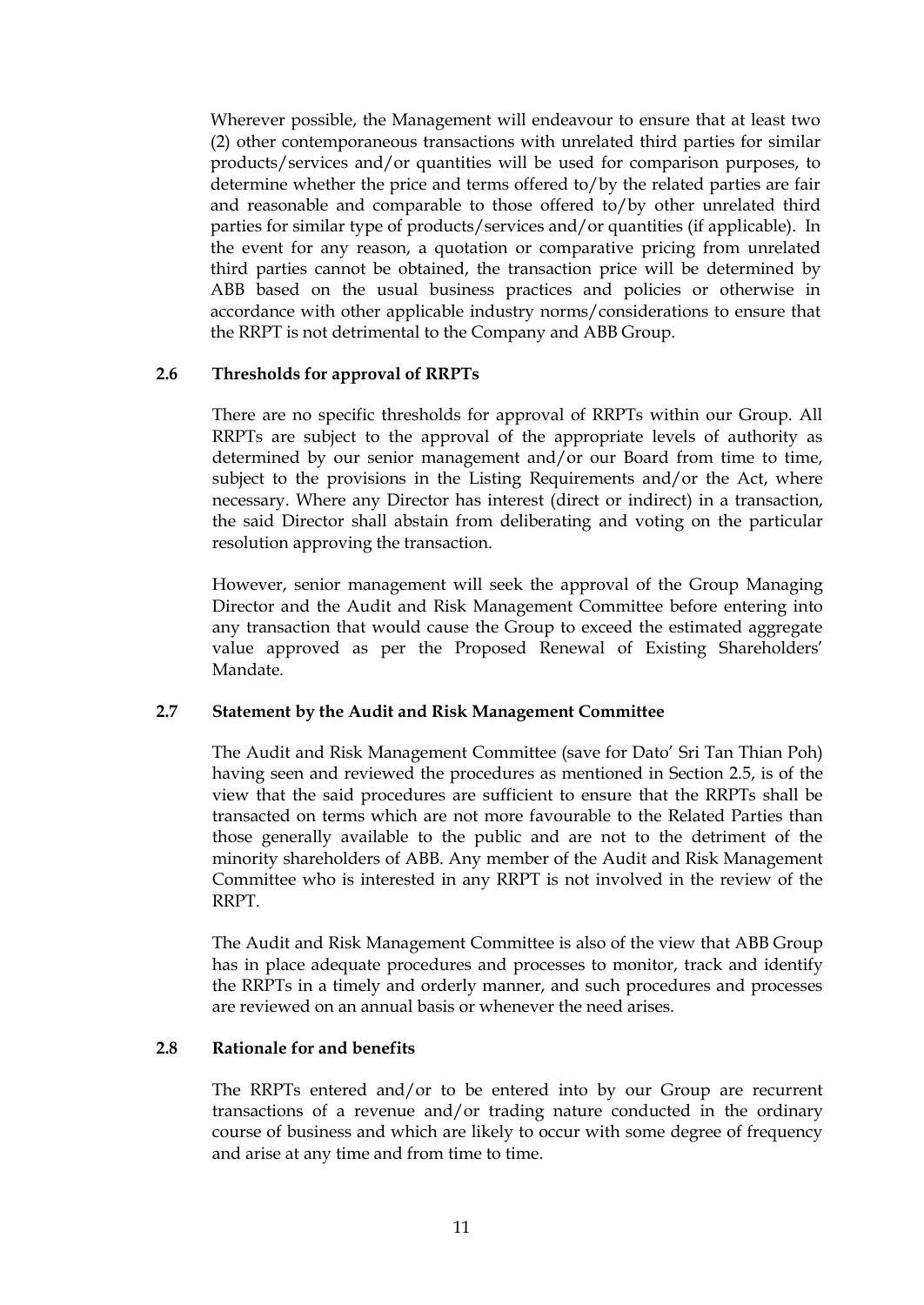These transactions may be constrained by the time-sensitive nature and confidentiality of such transactions, and it may be impractical to seek shareholders' approval on a case-to-case basis before entering into such RRPTs. As such, the Board is seeking shareholders' mandate to allow the Group to enter into such RRPTs made at arm's length basis and on normal commercial terms and which are in the Board's opinion, not prejudicial to the interests of the shareholders and are on terms not more favourable to the Related Parties than those generally available to the public and are not to the detriment of the minority shareholders.

By obtaining the shareholders' approval for the RRPTs and the renewal of the same on an annual basis, the necessity to convene separate general meetings from time to time to seek shareholders' approval as and when such RRPTs occur would not arise. This in turn will reduce substantial administrative time, inconvenience and expenses associated therewith and allow manpower resources and time to be channelled towards attaining other corporate objectives without compromising the corporate objectives of the Group or adversely affecting the business opportunities available to the Group.

The RRPTs will also enhance the Group's ability to pursue additional business opportunities, which may be time-sensitive in nature.

#### **2.9 Effects**

Save for the expected earnings to be contributed to the Group from the RRPTs, the Proposed Renewal of Existing Shareholders' Mandate is not expected to have any effect on the EPS, NA, gearing, share capital and substantial shareholders' shareholdings of ABB, including any benefit which is expected to accrue to the Company as a result of the transactions.

#### **3. DETAILS OF THE SUMS DUE AND OWING BY THE RELATED PARTIES**

As at LPD, there was no amount due and owing to ABB by the Related Parties which has exceeded the credit term. As such, the disclosures required under Paragraph 16A and 16B in Annexure PN12-A of the Listing Requirements are not applicable.

#### **4. INTERESTS OF DIRECTORS, MAJOR SHAREHOLDERS AND/OR PERSONS CONNECTED TO THEM**

Save as disclosed below, none of the other Directors and/or Major Shareholders and/or Persons Connected to such other Directors and/or Major Shareholders has any interest, whether direct or indirect, in the Proposed Renewal of Existing Shareholders' Mandate.

Based on the Register of Directors' Shareholdings and Register of Substantial Shareholders as at LPD, the direct and indirect interests of all Interested Directors and Interested Major Shareholders in respect of the Proposed Renewal of Existing Shareholders' Mandate are as follows: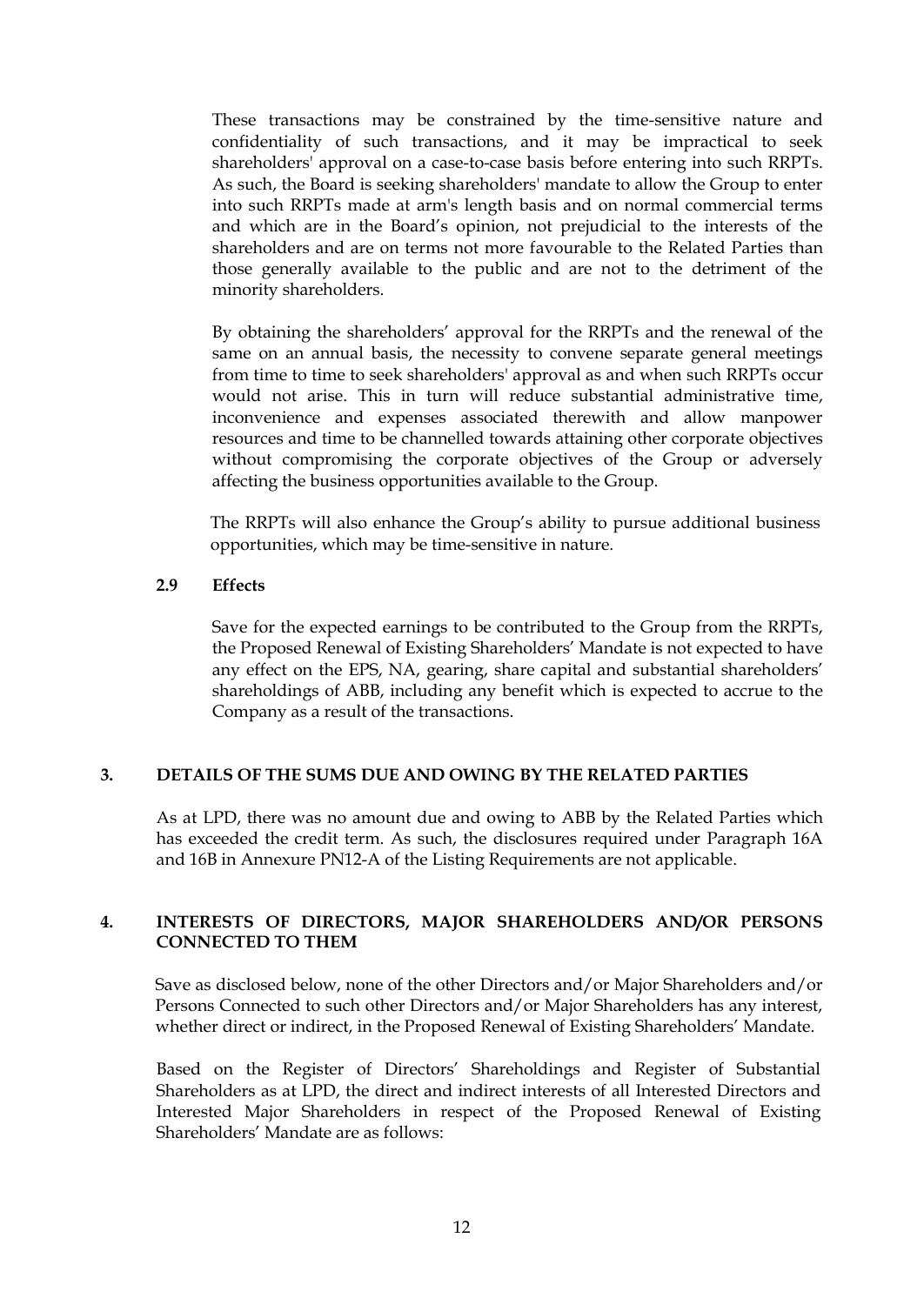|                           | <b>Direct</b>               |               | <b>Indirect</b>             |               |
|---------------------------|-----------------------------|---------------|-----------------------------|---------------|
| <b>Name</b>               | No. of ABB<br><b>Shares</b> | $\frac{0}{0}$ | No. of ABB<br><b>Shares</b> | $\frac{0}{0}$ |
| Everest Hectare Sdn. Bhd. | 77,114,954                  | 33.15         |                             |               |
| Ng Chin Huat              | 1,300,000                   | 0.56          | 77,114,954*                 | 33.15         |
| Yap Su P'ing              |                             |               | 77,114,954*                 | 33.15         |
| <b>TSB</b>                | 74,413,172                  | 31.99         |                             |               |
| Dato' Sri Tan Thian Poh   | 59,000                      | 0.03          | 74,413,172^                 | 31.99         |
| <b>NTSC</b>               | 20,685,516                  | 8.89          |                             |               |

*Notes:*

- *\* Deemed interest by virtue of his/her interest of more than 20% of the total voting shares in Everest Hectare Sdn Bhd.*
- *^ Deemed interest by virtue of his interest of more than 20% of the total voting shares in TSB.*

Ng Chin Huat and Dato' Sri Tan Thian Poh are deemed to be interested in the Proposed Renewal of Existing Shareholders' Mandate by virtue of their directorships and shareholdings in ABB and in the respective transacting Related Parties.

David Tan Chin Wee is deemed to be interested in the Proposed Renewal of Existing Shareholders' Mandate by virtue of his directorship in ABB and a family member to Dato' Sri Tan Thian Poh.

Accordingly, the Interested Directors have abstained and will continue to abstain from voting and deliberating at the relevant Audit and Risk Management Committee and/or Board meetings of the Company in relation to the Proposed Renewal of Existing Shareholders' Mandate. The Interested Directors will also abstain from voting in respect of their direct and/or indirect shareholdings at the 46th AGM of ABB.

The Interested Directors and Interested Major Shareholders have also undertaken to ensure that persons connected with them will abstain from voting in respect of their direct and/or indirect shareholdings on the resolution pertaining to the Proposed Renewal of Existing Shareholders' Mandate at the 46th AGM of ABB to be convened.

Everest Hectare Sdn. Bhd., a major shareholder of ABB, is interested in the Proposed Renewal of Existing Shareholders' Mandate by virtue of it being an entity controlled by one of the Interested Directors and persons connected to them.

TSB, a major shareholder of ABB, is interested in the Proposed Renewal of Existing Shareholders' Mandate by virtue of it being an entity controlled by one of the Interested Directors and persons connected to them.

The Interested Major Shareholders will abstain and have also undertaken to ensure that persons connected with them will also abstain from voting in respect of their direct and/or indirect shareholdings on the resolution pertaining to the Proposed Renewal of Existing Shareholders' Mandate at the 46th AGM of ABB to be convened.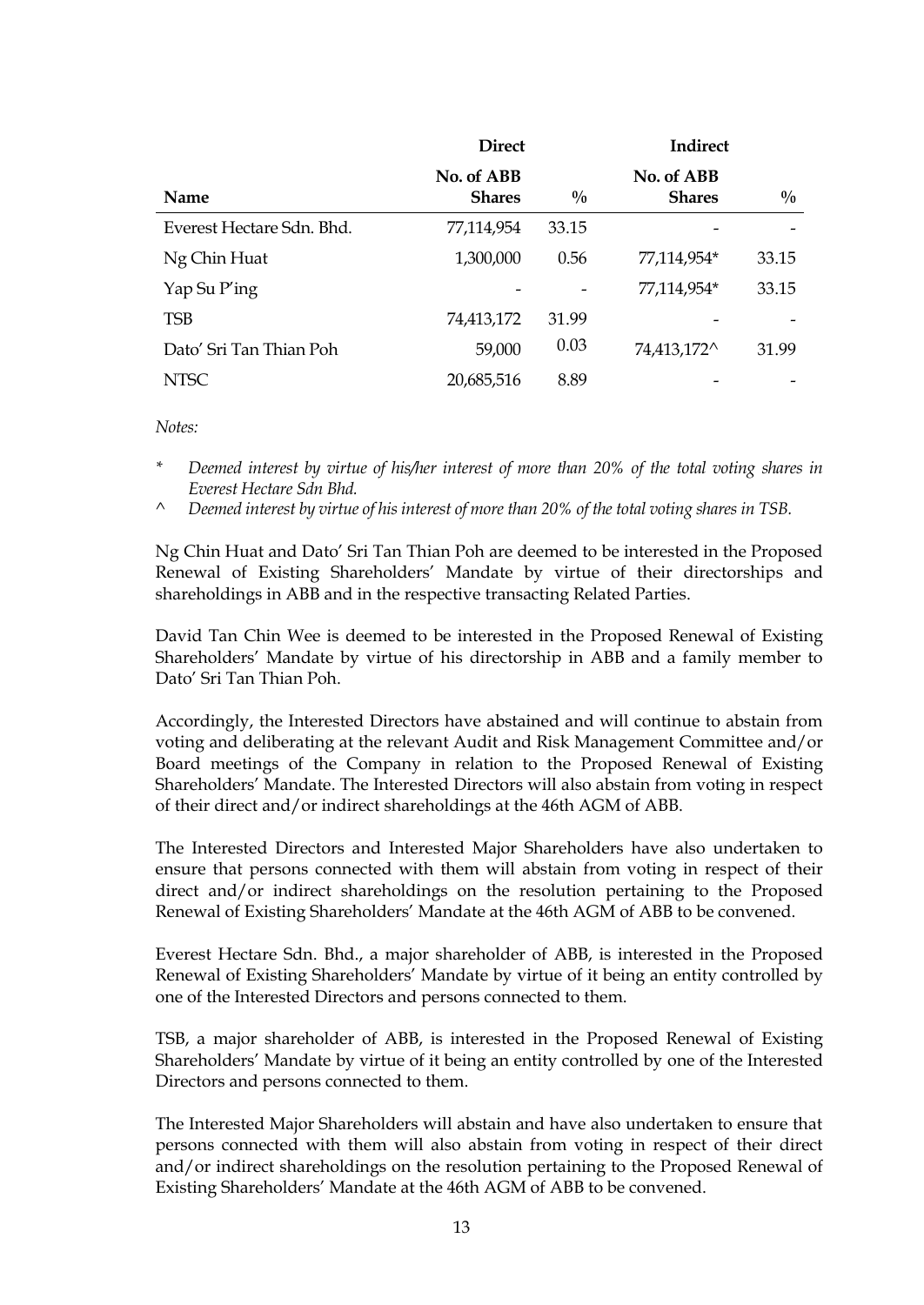#### **5. DIRECTORS' RECOMMENDATION**

Having considered all aspects of the Proposed Renewal of Existing Shareholders' Mandate, the Board, save for the Interested Directors, who have and will continue to abstain from making any opinion, is of the opinion that the entry into the RRPTs between ABB Group and those Related Parties described in Section 2.3 of this Circular/Statement in the ordinary course of its business is fair, reasonable and in the best interest of the ABB Group.

For the reasons stated above, the Board (with the exception of the Interested Directors) recommends that you vote in favour of the ordinary resolutions in respect of the Proposed Renewal of Existing Shareholders' Mandate to be tabled at the forthcoming 46th AGM.

#### **6. FURTHER INFORMATION**

Shareholders are advised to refer to the attached Appendix I for further information.

### **THE REST OF THIS PAGE IS INTENTIONALLY LEFT BLANK**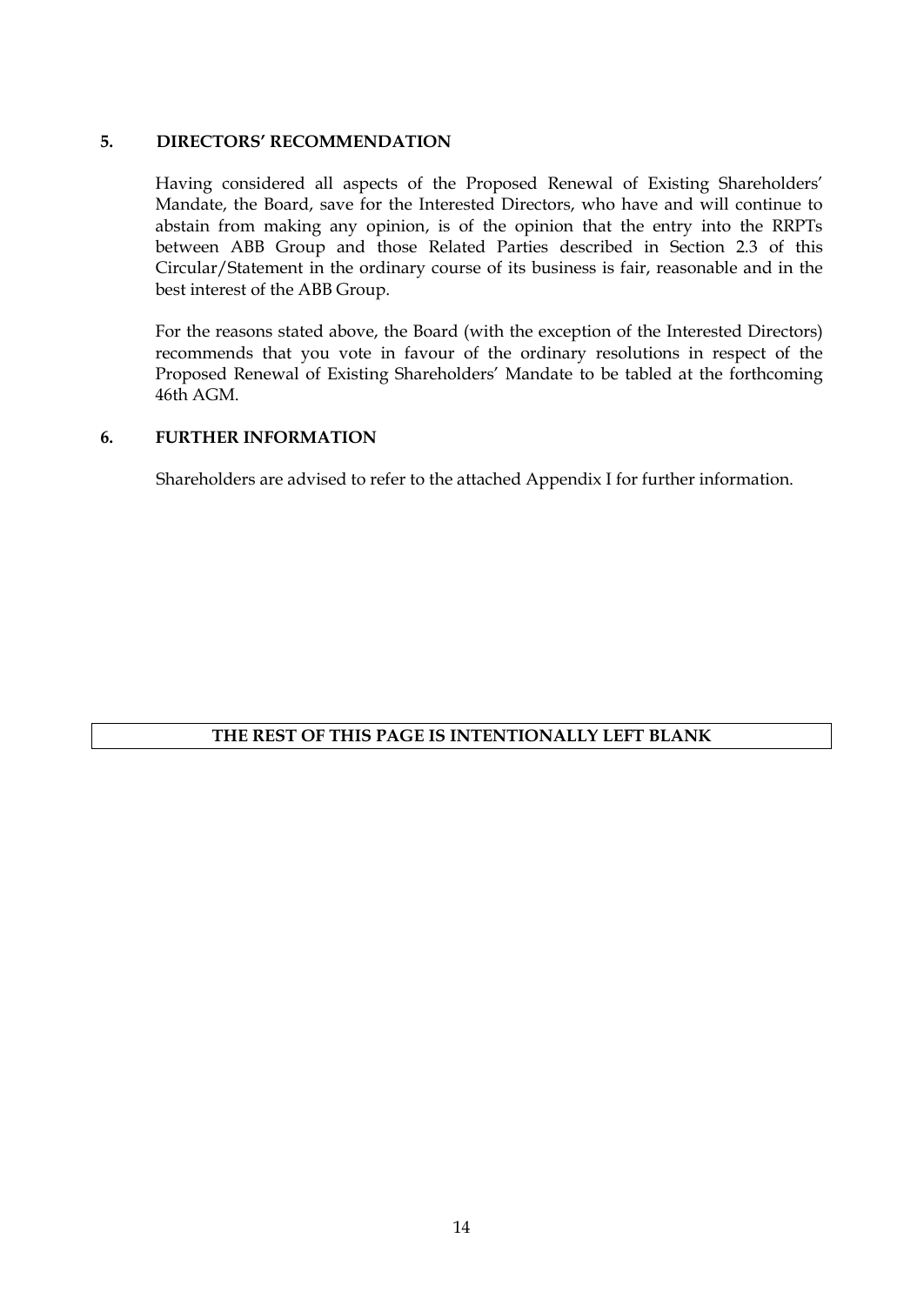### **PART B**

# **PROPOSED RENEWAL OF SHARE-BUY BACK AUTHORITY**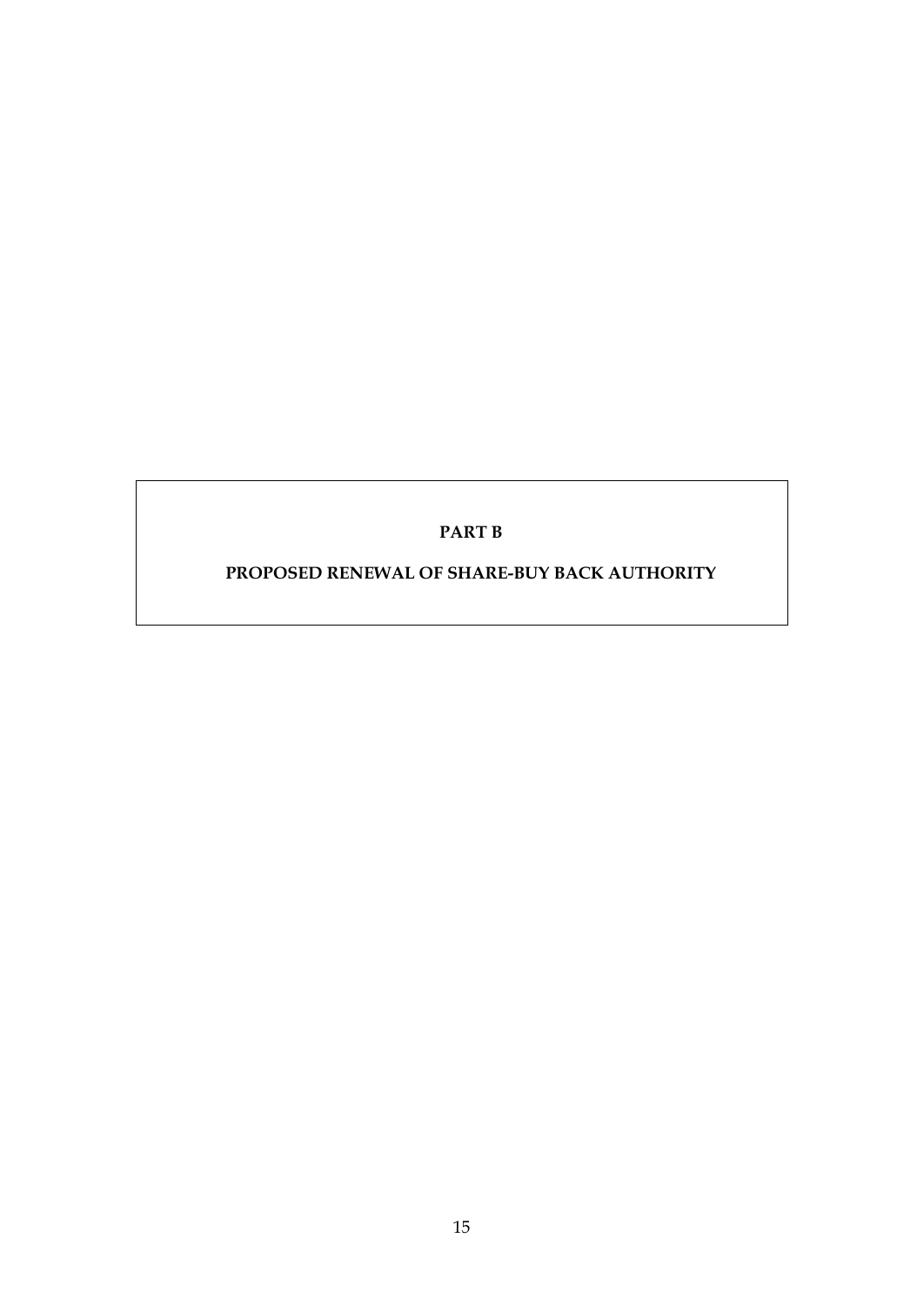#### **7. PROPOSED RENEWAL OF SHARE BUY-BACK AUTHORITY**

### **7.1 Introduction**

The Company had, at its AGM held on 26 August 2020, obtained its shareholders' approval for the Proposed Renewal of Authority for Share Buy-Back, which allowed the Company to purchase up to 10% of the total number of issued shares of the Company quoted on Bursa Securities at any point of time. In accordance with the Listing Requirements governing the purchase of own shares by a listed issuer, the aforesaid approval will lapse at the conclusion of the forthcoming 46th AGM unless a new mandate is obtained from its shareholders.

The authority from the shareholders for the share buy-back will be effective immediately upon the passing of the ordinary resolution for the Proposed Renewal of Share Buy-Back Authority until the conclusion of the next AGM of ABB unless earlier revoked or varied by ordinary resolution of shareholders of ABB at a general meeting.

#### **7.2 Details**

In compliance with Section 127 of the Act and any prevailing laws, rules and regulations, orders, guidelines and requirements issued by the relevant authorities, the Company is allowed to purchase its own shares on Bursa Securities through its appointed stockbroker(s) as approved by Bursa Securities.

The approval from the shareholders shall be effective upon passing of the ordinary resolution for the Proposed Renewal of Share Buy-Back Authority and will continue to be in force until:

- (a) the conclusion of the next AGM of the Company following the general meeting at which such resolution was passed, at which time it will lapse unless by ordinary resolution passed at that meeting, the authority is renewed, either unconditionally or subject to conditions;
- (b) the expiration of the period within which the next AGM after that date is required by law to be held; or
- (c) revoked or varied by ordinary resolution passed by the shareholders of the Company in general meeting,

whichever occurs first, but shall not prejudice the completion of purchase(s) by the Company before the aforesaid expiry date and, in any event, in accordance with the provisions of the Listing Requirements and any other relevant authorities.

The approval of the shareholders for the Proposed Renewal of Share Buy-Back Authority does not impose an obligation on the Company to purchase its own shares. However, it will allow the Board to exercise the power of the Company to purchase its own shares at any time within the abovementioned time periods.

Based on the total number of issued shares of the Company of 232,647,600 as at LPD, the number of shares which may be purchased by the Company is up to 23,264,760 representing 10% of the total number of issued shares pursuant to the Proposed Renewal of Share Buy-Back Authority. As at LPD, no ABB shares were bought back and held as treasury shares.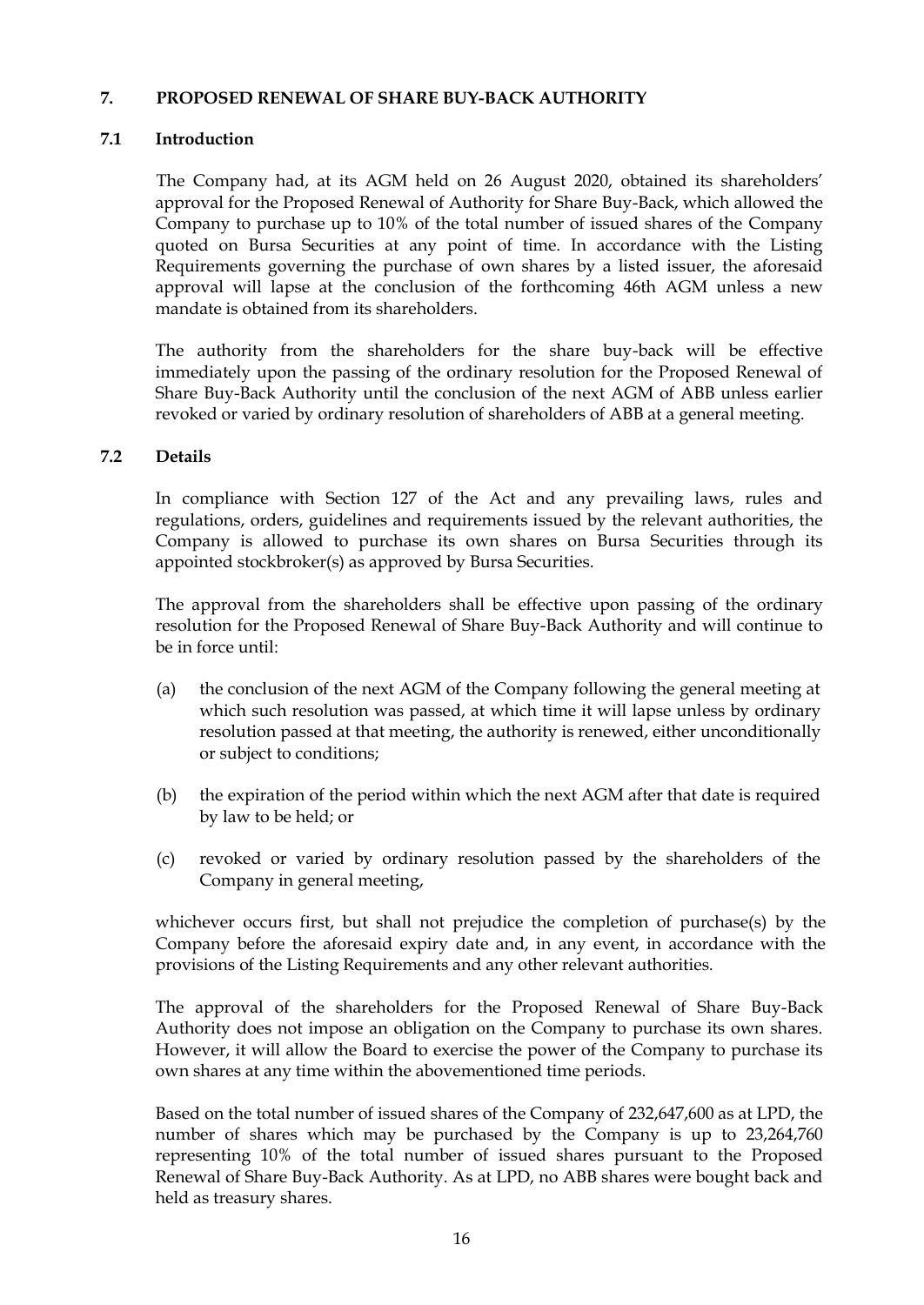Nevertheless, the actual number of ABB Shares to be purchased by the Company pursuant to the Proposed Renewal of Share Buy-Back Authority, the total amount of funds involved for each purchase and the timing of the purchase(s) will depend on inter-alia, the market conditions and sentiments of the stock market as well as the availability of the Company's financial resources and the availability of the retained profits of the Company.

### **7.3 Rationale**

The Proposed Renewal of Share Buy-Back Authority, if exercised, is expected to potentially benefit the Company and its shareholders in the following manners:

- (a) Depending on the effective cost of funding of the shares to be purchased, the earnings per share of the Group may be enhanced (in the case where the shares so purchased are cancelled), and thereby long-term investors are expected to enjoy a corresponding increase in the value of their investments in the Company;
- (b) If the purchased shares are kept as treasury shares, the treasury shares may be realised with potential gain without affecting the total number of issued share of the Company.
- (c) The treasury shares may also be distributed to the shareholders as dividend and if undertaken, would serve as a reward to the shareholders, or be utilised as purchase consideration by the Company in corporate transactions thereby reducing the financial outflow and/or preserve the working capital of the Company.
- (d) The Company may be able to stabilise the supply and demand of its shares in the open market and thereby supporting its fundamental value; and
- (e) The Proposed Renewal of Share Buy-Back Authority will provide the Company the option to return its surplus financial resources to its shareholders.

#### **7.4 Purchased/Resale Price**

Pursuant to Paragraph 12.17 of the Listing Requirements, the Company may only purchase its own shares at a price which is not more than 15% above the weighted average market price of the ABB Shares for the past five (5) market days immediately preceding the date of purchase.

In the case of resale or transfer of treasury shares, the Company may only resell the treasury shares or transfer treasury shares pursuant to Section 127(7) of the Act and Paragraph 12.18 of the Listing Requirements at:

(a) a price which is not less than the weighted average market price of the ABB shares for the past five (5) market days immediately prior to the date of resale or transfer; or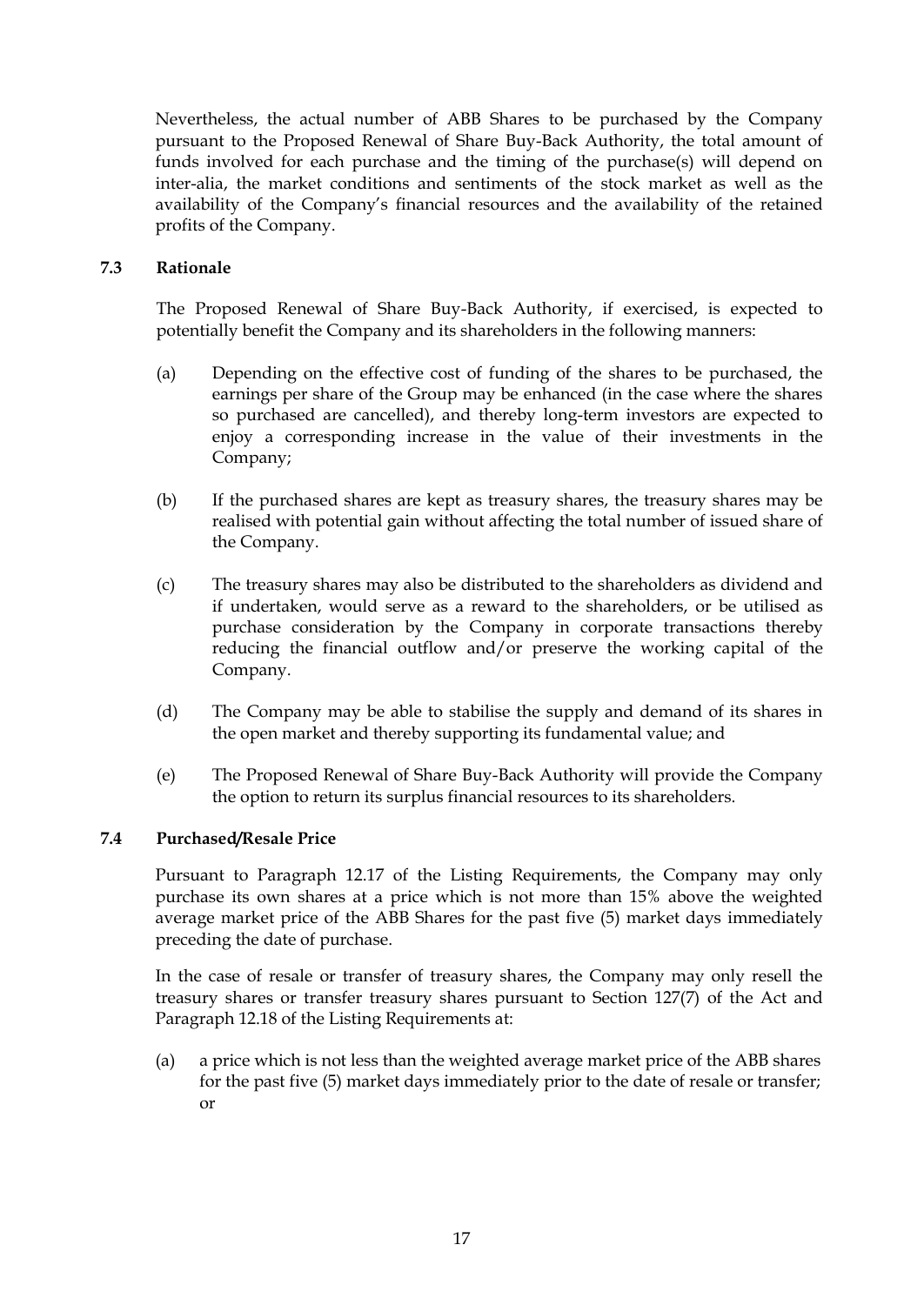- (b) a discounted price of not more than 5% to the weighted average market price of the ABB Shares for the past five (5) market days immediately prior to the date of resale or transfer provided that:
	- the resale or transfer takes place not earlier than 30 days from the date of purchase; and
	- the resale or transfer price is not less than the cost of purchase of the Shares being resold or transferred.

### **7.5 Retained Profits**

The maximum amount of funds to be allocated for share buy-back shall not exceed the aggregate of retained profits of the Company based on the latest audited financial statement and/or the latest management accounts of the Company (where applicable) available.

Based on the latest Audited Financial Statements of the Company for the financial year ended 31 March 2021, the audited retained profits of the Company amounted to RM35,603,392.

#### **7.6 Sources of Funds**

The amount allocated for the share buy-back will be funded through internally generated funds and/or bank borrowings or a combination of both. In the event the Company intends to purchase its own shares using bank borrowings, the Board shall ensure that the Company have sufficient funds to repay the bank borrowings and interest expense and that the repayment would not have any material effect on the cash flow of the Company.

The amount of funds to be utilised will depend on the actual number of shares to be purchased, the price of the shares and the availability of funds involved for each purchase(s) will depend on market conditions and sentiments of the stock market as well as the retained profits and financial resources available to the Group. In addition, the Board will ensure that the Company satisfy the solvency test as stated in section 112(2) of the Act before executing any share buy-back.

#### **7.7 Direct and Indirect Interests of the Directors and Substantial Shareholders**

Save for the inadvertent proportionate increase in the percentage shareholdings and/or voting rights of the shareholders of the Company as a consequence of the share buyback, none of the Directors and/or Major Shareholders nor Persons Connected with the Directors and/or Major Shareholders of the Company has any interest, direct or indirect, in the Proposed Renewal of Share Buy-Back Authority and the proposed resale of treasury shares, if any.

As such, none of the Directors and/or Major Shareholders nor Persons Connected with them need to abstain from voting in respect of their direct and indirect shareholdings on the ordinary resolution approving the Proposed Renewal of Share Buy-Back Authority.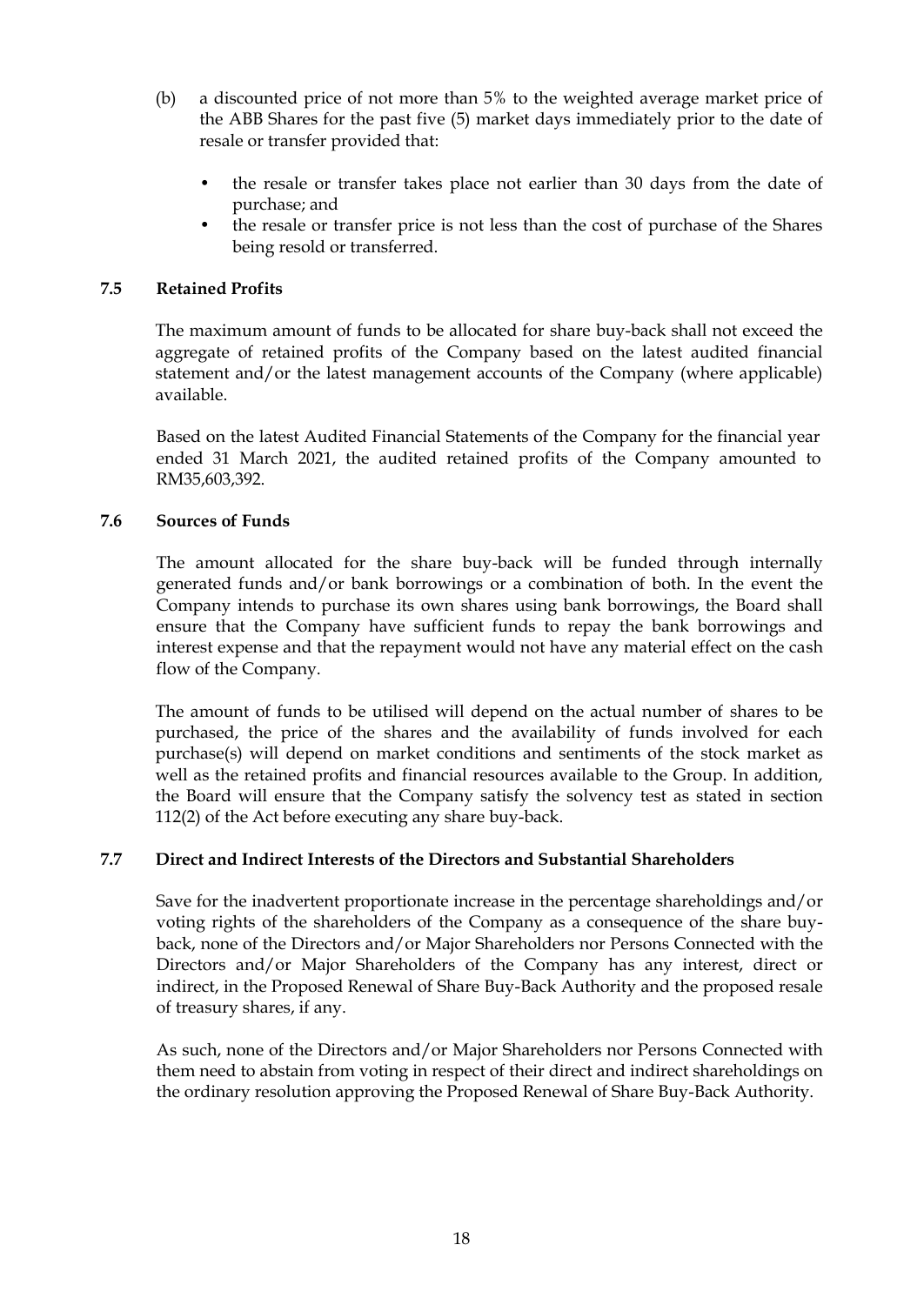The effects of the proposed share buy-back on the shareholdings of the Directors and Major Shareholders as at LPD are set out below based on the following assumptions:

- (a) the proposed share buy-back is implemented in full up to 10% of the total number of issued shares of the Company; and
- (b) the shares so purchased are from shareholders other than the Major Shareholders and Directors of the Company.

| <b>Directors</b>                                                               | Shareholding as at LPD |               |             |               | Shareholding after the full<br>implementation of the Proposed Share<br><b>Buy-Back Authority#</b> |               |             |               |
|--------------------------------------------------------------------------------|------------------------|---------------|-------------|---------------|---------------------------------------------------------------------------------------------------|---------------|-------------|---------------|
|                                                                                | <b>Direct</b>          |               | Indirect    |               | <b>Direct</b>                                                                                     |               | Indirect    |               |
|                                                                                | No. of                 |               | No. of      |               | No. of                                                                                            |               | No. of      |               |
|                                                                                | shares                 | $\frac{0}{0}$ | shares      | $\frac{0}{0}$ | shares                                                                                            | $\frac{0}{0}$ | shares      | $\frac{0}{0}$ |
| Dato' Sri Tan<br>Thian Poh                                                     | 59,000                 | 0.03          | 74,413,172^ | 31.99         | 59,000                                                                                            | 0.03          | 74,413,172^ | 35.54         |
| Ng Chin Huat                                                                   | 1,300,000              | 0.56          | 77,114,954* | 33.15         | 1,300,000                                                                                         | 0.62          | 77,114,954* | 36.83         |
| Kong Sau Kian                                                                  |                        |               |             |               |                                                                                                   |               |             |               |
| Lim Kim Meng                                                                   |                        |               |             |               |                                                                                                   |               |             |               |
| David Tan Chin<br>Wee (Alternate<br>Director to Dato'<br>Sri Tan Thian<br>Poh) |                        |               |             |               |                                                                                                   |               |             |               |

Notes:

- # Assuming the Proposed Renewal of Share Buy-Back Authority is implemented in full and that 23,264,760 shares, being the maximum number of shares representing 10% of the total number of issued shares are purchased by the Company.
- \* Deemed interested by virtue of his and his spouse's direct interest in Everest Hectare Sdn. Bhd. via section 8 of the Act.
- $\wedge$  Deemed interested by virtue of his direct interest in TSB via section 8 of the Act.

| Major<br><b>Shareholders</b>        | <b>Shareholding as at LPD</b> |               |               | Shareholding after the full<br>implementation of the Proposed Share<br><b>Buy-Back Authority#</b> |               |                              |             |               |
|-------------------------------------|-------------------------------|---------------|---------------|---------------------------------------------------------------------------------------------------|---------------|------------------------------|-------------|---------------|
|                                     | <b>Direct</b>                 |               | Indirect      |                                                                                                   | <b>Direct</b> |                              | Indirect    |               |
|                                     | No. of                        |               | No. of shares |                                                                                                   | No. of        |                              | No. of      |               |
|                                     | shares                        | $\frac{0}{0}$ |               | $\frac{0}{0}$                                                                                     | shares        | $\frac{0}{0}$                | shares      | $\frac{0}{0}$ |
| <b>Everest Hectare</b><br>Sdn. Bhd. | 77,114,954                    | 33.15         |               |                                                                                                   | 77,114,954    | 36.83                        |             |               |
| Ng Chin Huat                        | 1,300,000                     | 0.56          | 77,114,954*   | 33.15                                                                                             | 1,300,000     | 0.62                         | 77,114,954* | 36.83         |
| Yap Su P'ing                        |                               |               | 77,114,954*   | 33.15                                                                                             |               | $\qquad \qquad \blacksquare$ | 77,114,954* | 36.83         |
| <b>TSB</b>                          | 74,413,172                    | 31.99         |               |                                                                                                   | 74,413,172    | 35.54                        |             |               |
| Dato' Sri Tan<br>Thian Poh          | 59,000                        | 0.03          | 74,413,172^   | 31.99                                                                                             | 59,000        | 0.03                         | 74,413,172^ | 35.54         |
| <b>NTSC</b>                         | 20,685,516                    | 8.89          |               |                                                                                                   | 20,685,516    | 9.88                         |             |               |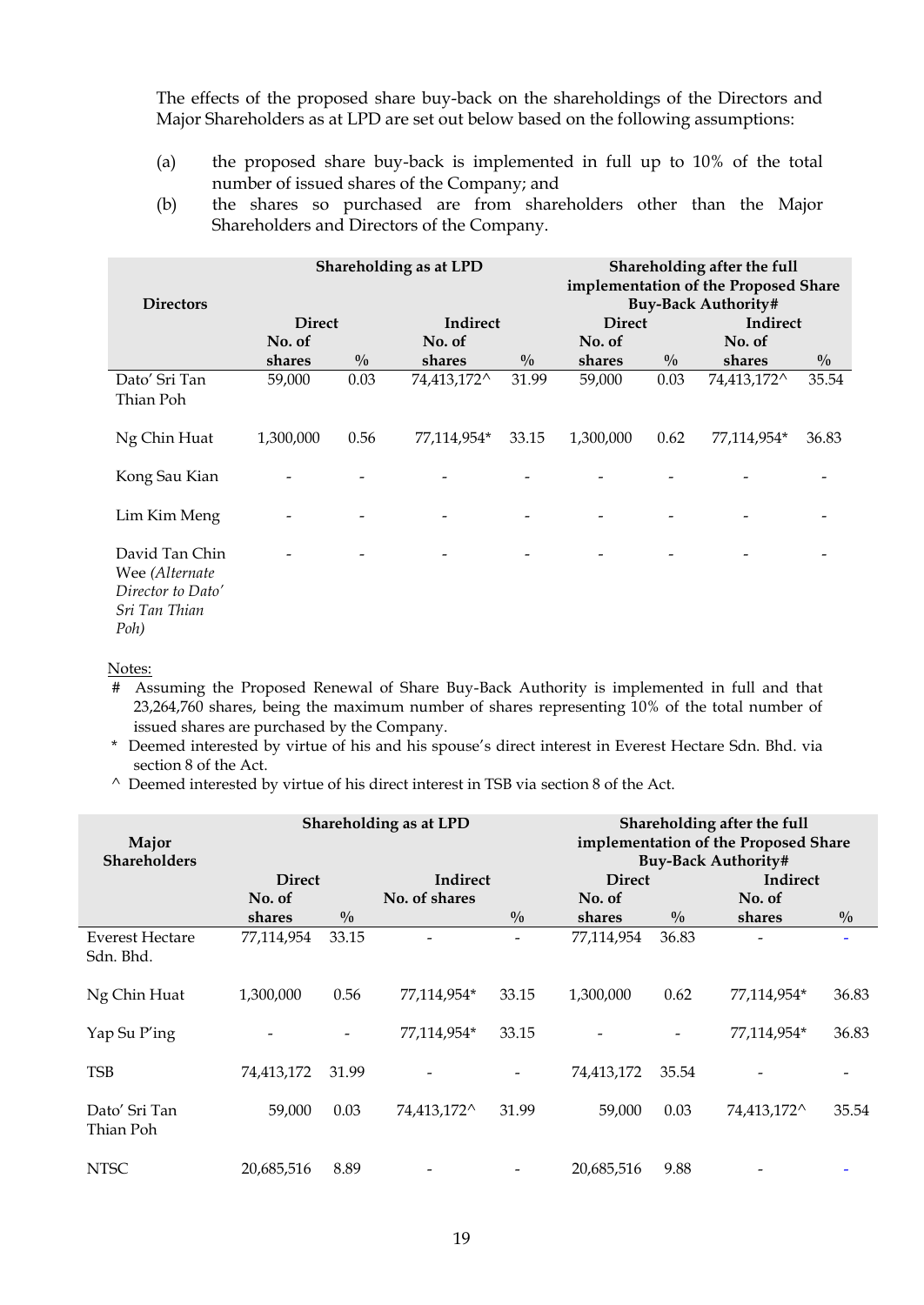#### Notes:

- # Assuming the Proposed Renewal of Share Buy-Back Authority is implemented in full and that 23,264,760 shares, being the maximum number of shares representing 10% of the total number of issued shares are purchased by the Company.
- Deemed interested by virtue of his and his spouse's direct interest in Everest Hectare Sdn. Bhd. via section 8 of the Act.
- $\wedge$  Deemed interested by virtue of his direct interest in TSB via section 8 of the Act.

#### **7.8 Potential Advantages and Disadvantages**

The potential advantages of the Proposed Renewal of Share Buy-Back Authority to the Company and its shareholders are stated in Section 7.3.

The potential disadvantages of the Proposed Renewal of Share Buy-Back Authority to the Company and its shareholders are as follows:

- (a) the amount of financial resources available for distribution to the shareholders of the Company will decline and this may result in the Group having to forego feasible investment opportunities that may emerge in the future;
- (b) the working capital of the Company will be affected as the share buy-back will reduce the Company's cashflow, the quantum depending on the number of shares purchased and their corresponding purchase price(s); and
- (c) as the Proposed Renewal of Share Buy-Back Authority can only be made out of retained profits of the Company, it may result in the reduction of financial resources available for distribution to the shareholders in the immediate future.

The Proposed Renewal of Share Buy-Back Authority is not expected to have any potential material disadvantages to the Company and its shareholders, as it will be exercised only after in-depth consideration of the financial resources of the Company and of the resultant impact on its shareholders. The Board, in exercising any decision on the share buy-back will be mindful of the interest of the Company and its shareholders.

#### **7.9 Risk Factors**

The Board is not aware of any risk factors relating to the Proposed Renewal of Share Buy-Back Authority which could have a material adverse effect on the business or financial position of the ABB Group.

#### **7.10 Financial Effects**

#### **(a) Share Capital**

The effects of the Proposed Renewal of Share Buy-Back Authority are dependent on whether the shares purchased are cancelled or alternatively retained as treasury shares.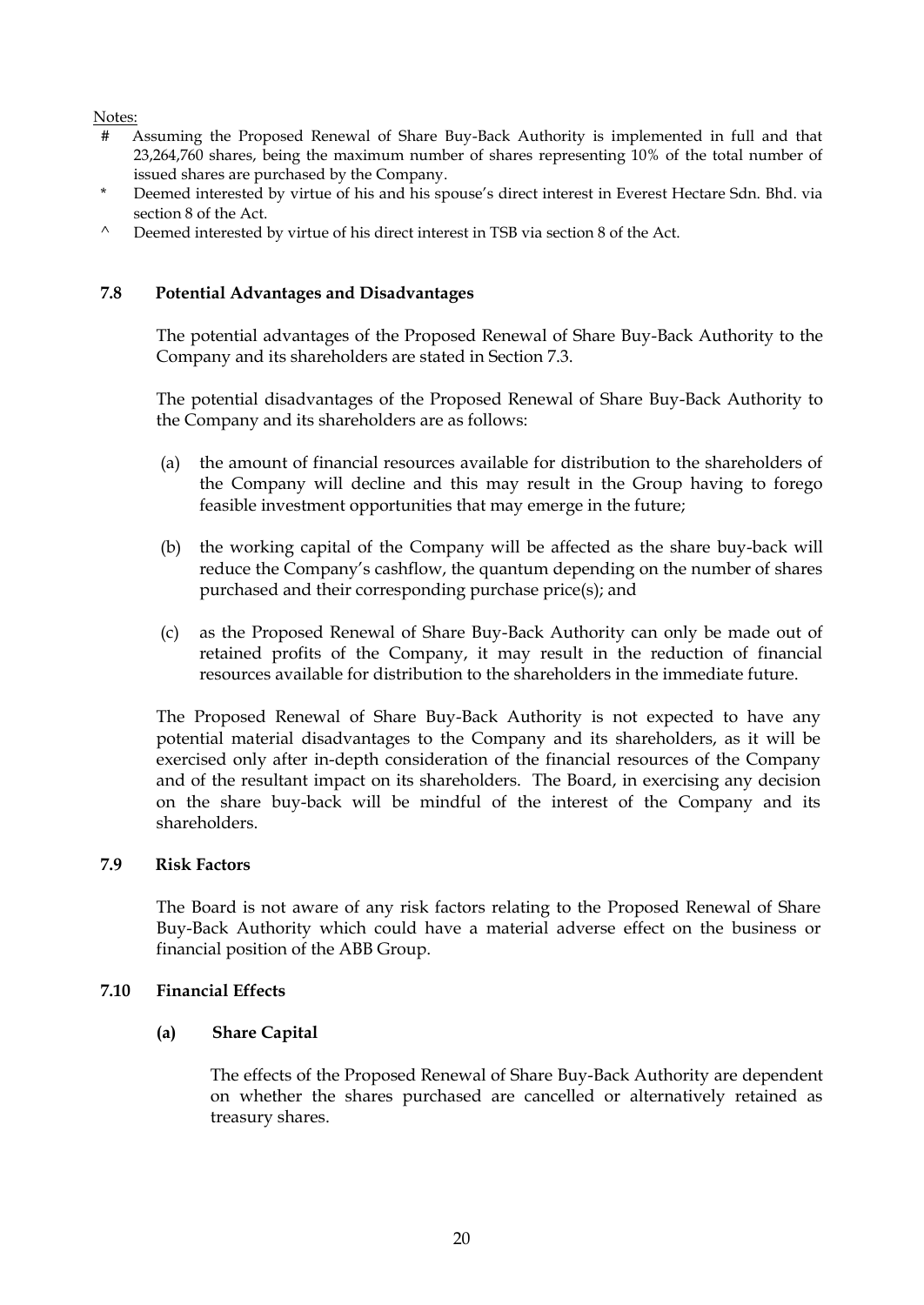In the event the maximum number of shares authorised under the Proposed Renewal of Share Buy-Back Authority are purchased and cancelled, it will result in the share capital of the Company to be reduced as follows:

|                                                               | No. of ABB Shares |
|---------------------------------------------------------------|-------------------|
| Total number of issued shares as at LPD                       | 232,647,600       |
| Less: Maximum number of ABB Shares<br>purchased are cancelled | (23, 264, 760)    |
| Resultant total number of issued shares                       | 209,382,840       |

The above illustration assumes that the purchased shares are cancelled. Nevertheless, if the purchased shares are retained as treasury shares, resold, distributed to the shareholders as dividend or transferred for purposes of or under an employees' share scheme or as purchase consideration, the Proposed Renewal of Share Buy-Back Authority will have an effect on the total number of issues of the Company.

The rights attached to the treasury shares in relation to voting, dividends and participation in any other distributions or otherwise are suspended. While these ABB Shares remain as treasury shares, the Act prohibits the taking into account of such shares in calculating the number of percentage of shares in the Company for a purpose whatsoever including substantial shareholdings, takeovers, notices, requisitioning of meetings, quorum for meetings and the result of votes on resolutions.

**(b) NA**

The effect of the Proposed Renewal of Share Buy-Back Authority on the NA per share of the Company is dependent on the number of shares purchased, purchase price of the shares, the funding cost, if any, and the subsequent treatment of the shares so purchased.

If all the shares purchased are cancelled, the share buy-back is likely to reduce the NA per share of the Group if the purchase price exceeds the audited NA per share of the Group at the time of purchase and conversely, will increase the NA per share of the Group if the purchase price is less than the audited NA per share of the Group at the time of purchase.

For shares so purchased, which are kept as treasury shares, upon its resale, the NA of the Group may be affected depending on the actual selling price of the treasury shares and the actual number of treasury shares resold.

### **(c) Working Capital**

The Proposed Renewal of Share Buy-Back Authority will reduce the working capital of the Group, the quantum of which depends on, amongst others, the number of shares eventually purchased and the purchase price of the shares.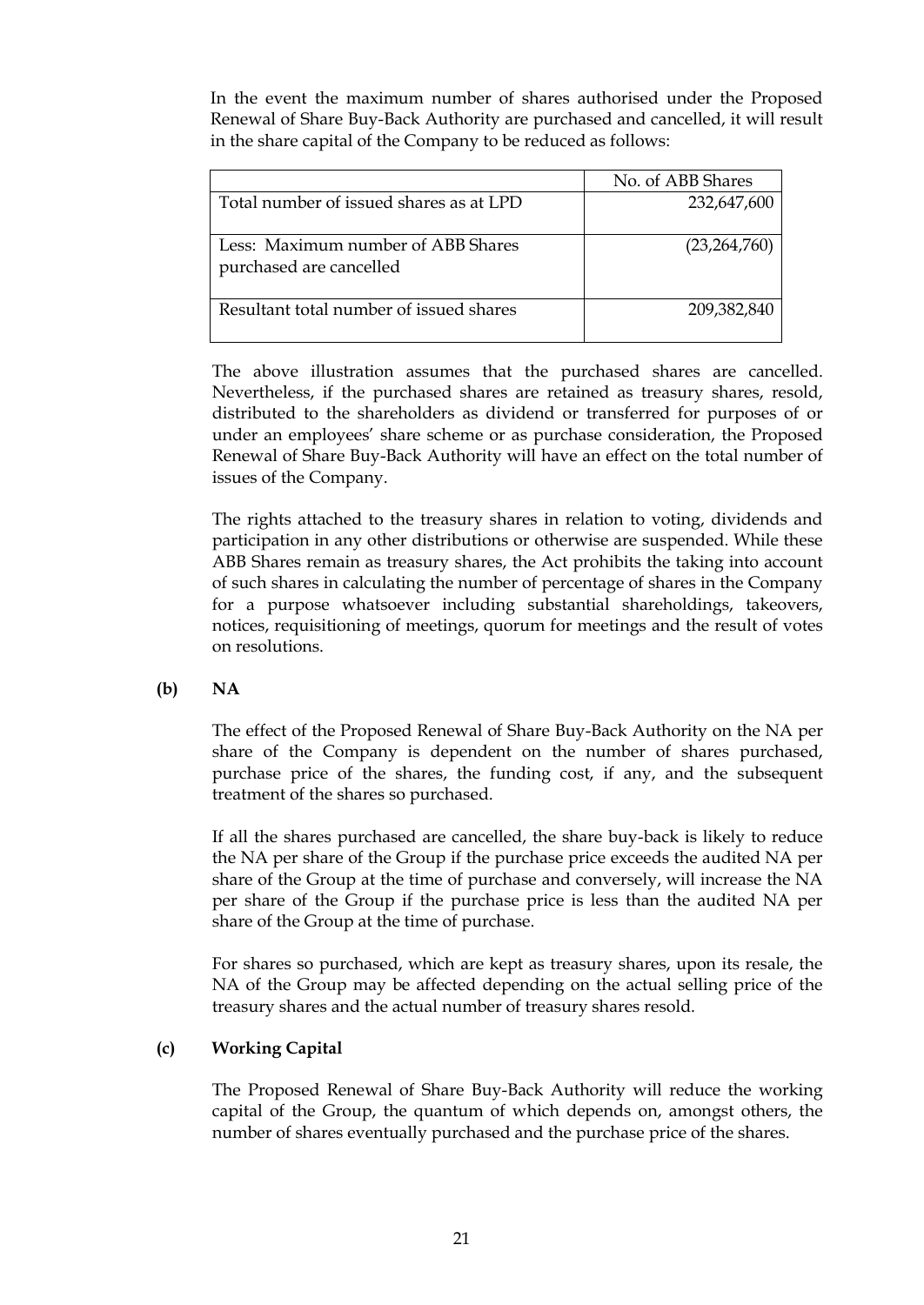For purchased shares which are kept as treasury shares, upon its resale, the working capital of the Company would increase assuming that a gain has been realised. Again, the quantum of the increase in the working capital would depend on the actual selling price of the treasury shares and the number of treasury shares resold.

#### **(d) EPS**

Depending on the number of shares purchased and purchase price of shares and the effective cost as well as the opportunity cost of funding the shares, the Proposed Renewal of Share Buy-Back Authority may increase the EPS of the Group.

Nevertheless, all else being equal, assuming that the treasury shares are retained by the Company, the Proposed Renewal of Share Buy-Back Authority is expected to increase the EPS of the Company as the treasury shares held by the Company will not be taken into account in calculating the total number of ABB Shares in issue.

Assuming that the shares so purchased are treated as treasury shares, the extent of the effect of the earnings of the Group will depend on the actual selling price, the number of treasury shares resold and the effective gain or interest savings arising from the exercise.

Any cancellation of shares so purchased is expected to give rise to increased EPS to the Company and the Group due to the reduced number of shares in issue.

#### **(e) Dividends**

Assuming the Proposed Renewal of Share Buy-Back Authority is implemented in full and the Company's quantum of dividend is maintained at historical levels, the Proposed Renewal of Share Buy-Back Authority will have the effect of increasing the dividend rate of the Company as a result of the reduction in the issued and paid-up share capital of the Company.

#### **(f) Shareholdings**

The effect of the Proposed Renewal of Share Buy-Back Authority on the percentage of shareholdings of the Directors and Major Shareholders of the Company would depend on the timing of the purchase, the number of shares purchased, if any, and their actual shareholdings at the time of such purchase.

Please refer to Section 7.7 for further details on the shareholding structure of Directors and Major Shareholders of the Company.

#### **7.11 Implication relating to the Rules**

Pursuant to the Rules, a person or a group of persons acting in concert will be required to make a mandatory general offer if his/their stake(s) in the Company is/are increased to beyond 33% of the voting shares or if his/their existing shareholding(s) is/are more than 33% but less than 50% and it exceeds by another 2% in any period of six (6) months.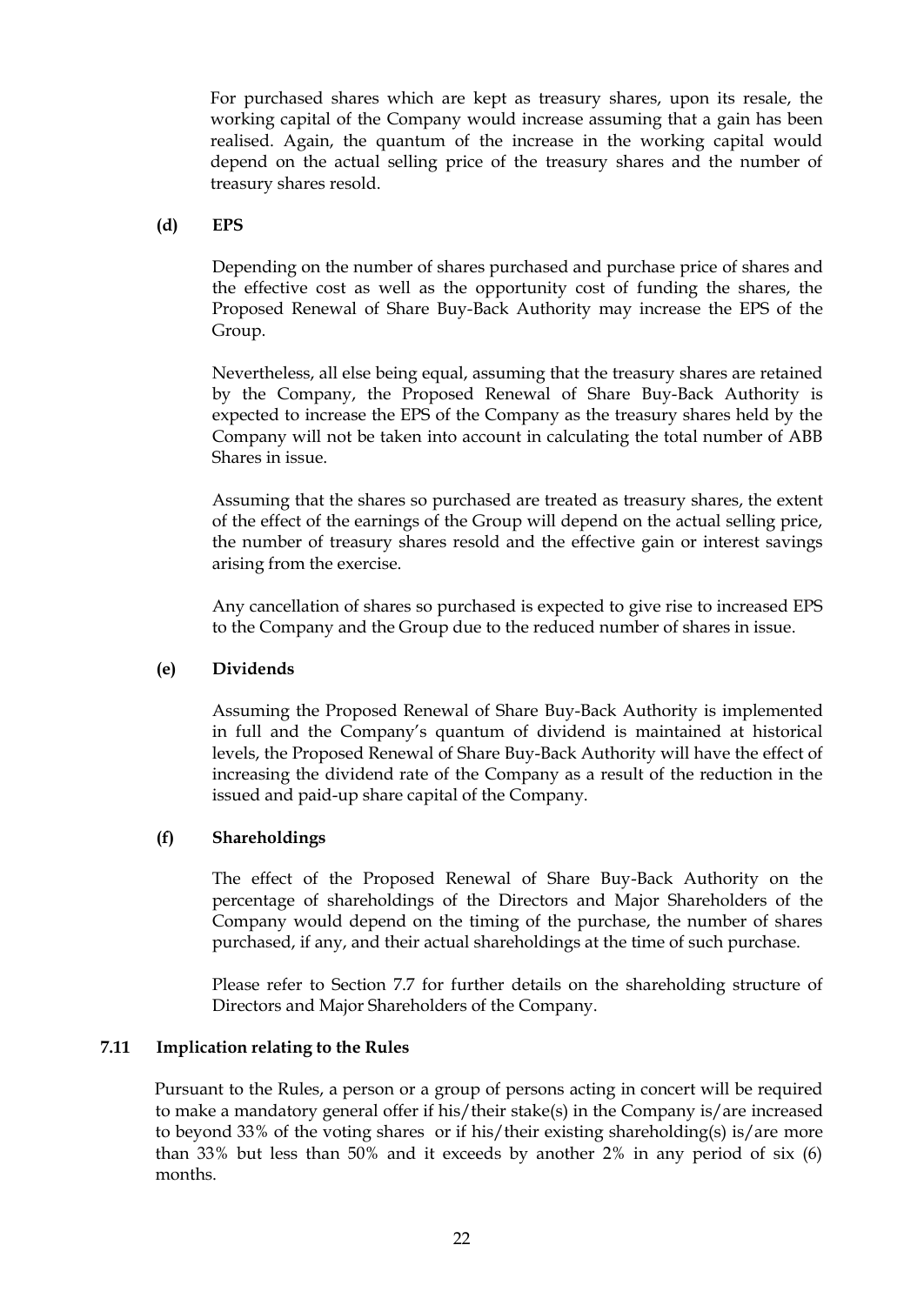In the event the share buy-back results in the shareholdings of any of the above parties being affected, the said person or group of persons acting in concert will be obliged to make a mandatory general offer for the remaining ABB Shares not held by him/them. However, an exemption from a mandatory offer obligation may be granted by the Securities Commission Malaysia under the Rules, subject to the affected person and the parties acting in concert complying with certain conditions, if the obligation is triggered as a result of action outside their direct participation.

The Company intends to implement the share buy-back in a manner that it will not result any of the shareholders having to undertake a mandatory offer pursuant to the Rules.

#### **7.12 Purchase, Resale and Cancellation of shares made in the previous 12 months**

The Company has not made any purchase or resale or cancellation of any of its own shares in the past 12 months preceding the date of this Statement and the Company currently does not hold any treasury shares.

#### **7.13 Treasury Shares, Resale, Transfer and Cancellation of Treasury Shares**

There was no subsequent resale transfer and cancellation of treasury shares made in the preceding 12 months.

#### **7.14 Share Price**

The monthly highest and lowest prices of shares as traded on Bursa Securities for the preceding 12 months from August 2020 to July 2021 are as follows:

| Year 2020/2021 | High (RM) | Low (RM) |
|----------------|-----------|----------|
|                |           |          |
| 2020           |           |          |
| August         | 0.41      | 0.34     |
| September      | 0.53      | 0.37     |
| October        | 0.48      | 0.39     |
| November       | 0.97      | 0.39     |
| December       | 0.69      | 0.54     |
|                |           |          |
| 2021           |           |          |
| January        | 0.68      | 0.53     |
| February       | 0.86      | 0.59     |
| March          | 0.88      | 0.60     |
| April          | 0.74      | 0.62     |
| May            | 0.67      | 0.59     |
| June           | 0.63      | 0.52     |
| July           | 0.75      | 0.54     |

*(Source: Bloomberg)*

The last transacted price of ABB shares on 13 August 2021, : 0.56being the LPD prior to the printing of this Statement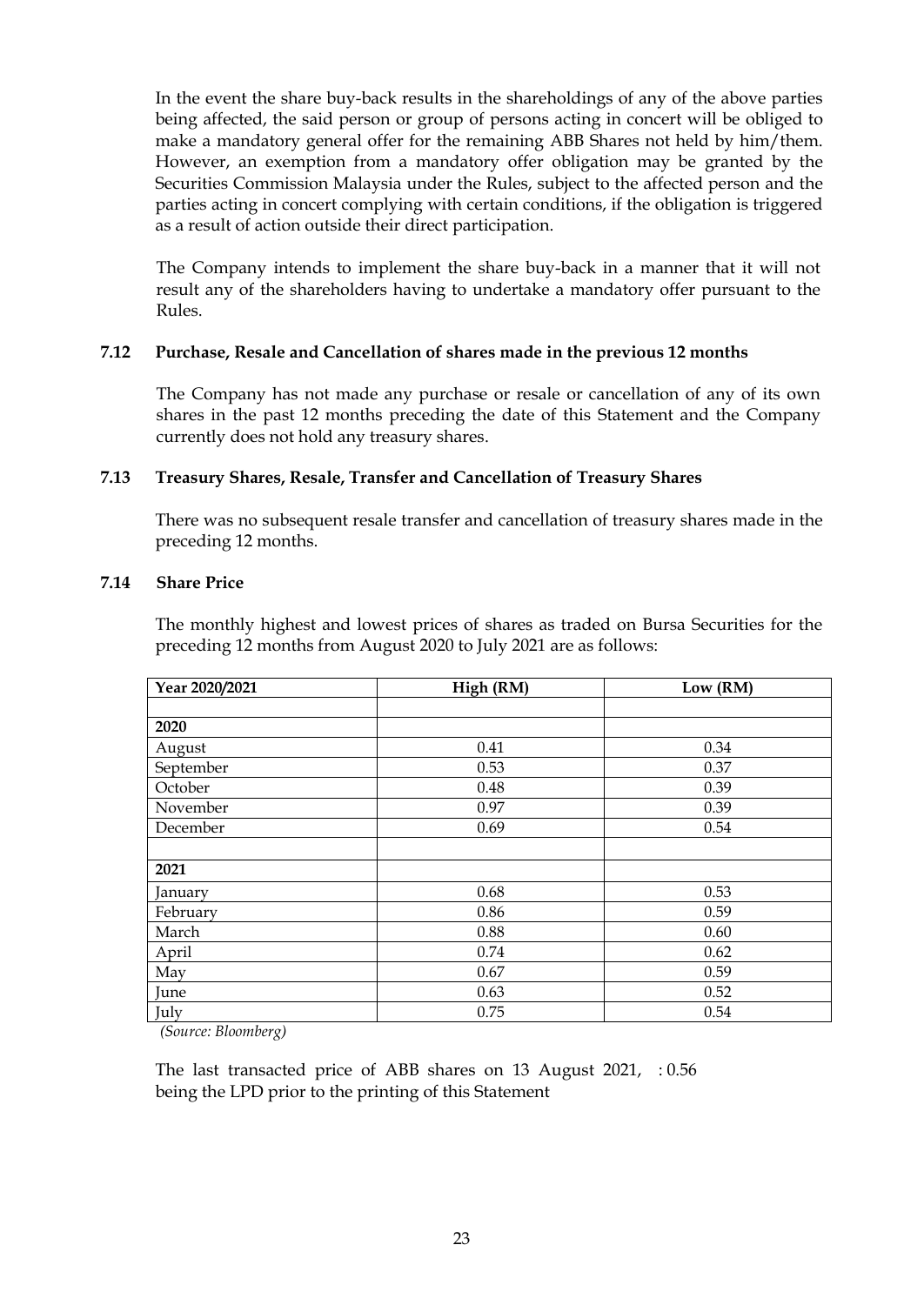#### **7.15 Public Shareholding Spread**

Pursuant to Paragraph 8.02(1) of the Listing Requirements, a listed issuer must ensure that at least 25% of its total listed shares (excluding treasury shares) are in the hands of public shareholders.

The public shareholding spread of the Company as at LPD was 25.01%. In implementing the Proposed Renewal of Share Buy-Back Authority, the Company will ensure that the minimum public shareholding spread of 25% is complied with.

#### **7.16 Directors' Statement**

This Statement has been seen and approved by the Board and they individually and collectively accept full responsibility for the accuracy of the information given in this Statement and confirm that, after making all reasonable enquiries, to the best of their knowledge and belief, there are no other facts the omission of which would make any statement herein misleading.

Having considered all aspects of the Proposed Renewal of Share Buy-Back Authority, the Board is of the opinion that the Proposed Renewal of Share Buy-Back Authority is fair, reasonable and in the best interest of the Company.

#### **7.17 Directors' Recommendation**

The Board recommends that you vote in favour of the ordinary resolution for the Proposed Renewal of Share Buy-Back Authority to be tabled at the forthcoming 46th AGM.

#### **7.18 Further Information**

Shareholders are advised to refer to the attached Appendix I for further information.

### **THE REST OF THIS PAGE IS INTENTIONALLY LEFT BLANK**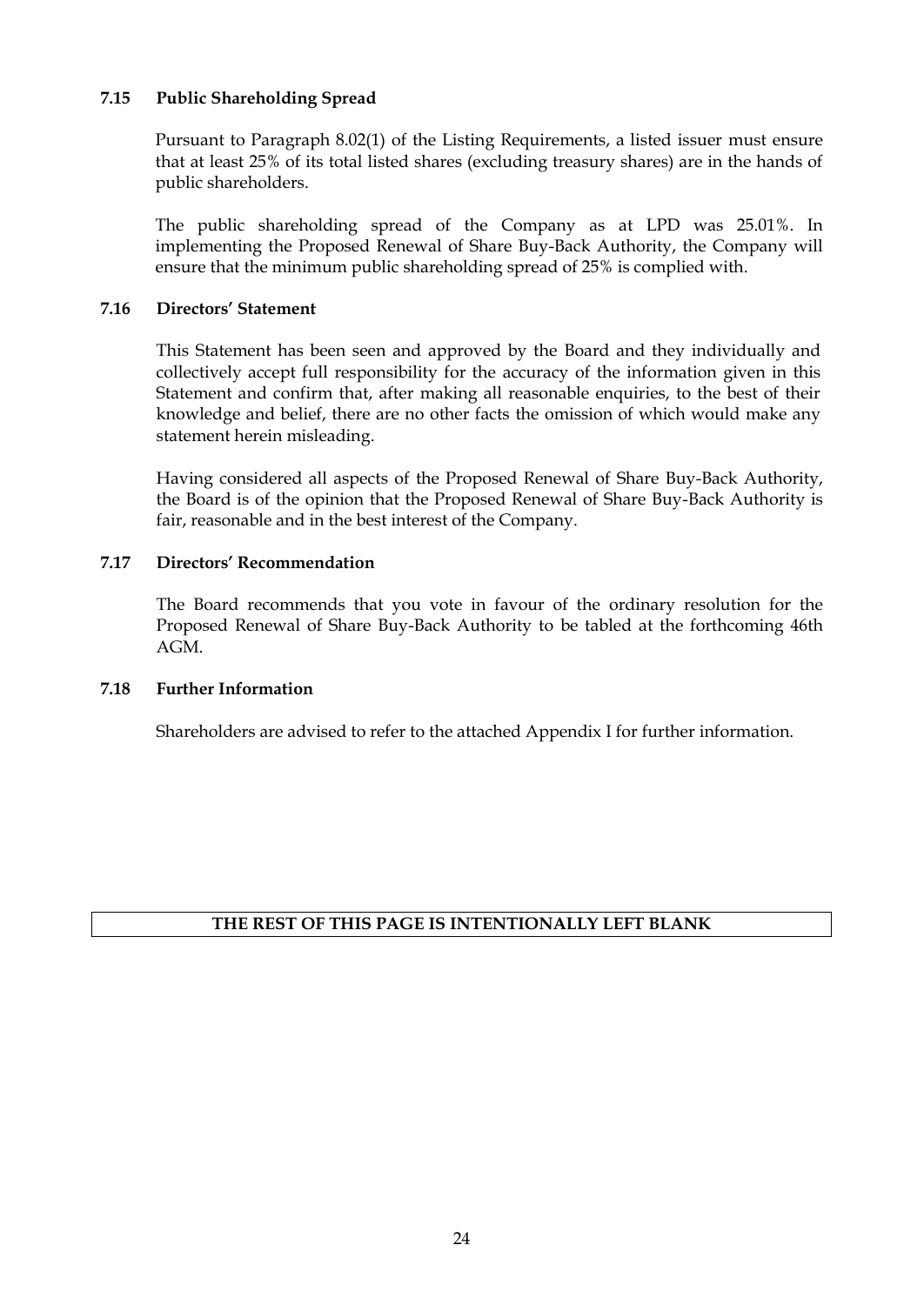### **8. APPROVAL REQUIRED**

The Proposals are subject to the approval of the shareholders of ABB at the forthcoming 46th AGM to be convened or at any adjournment thereof. Save for the approval of the shareholders of ABB, there are no other approvals required.

#### **9. 46TH AGM**

The Proposals will be tabled at the 46th AGM of the Company to be held fully virtual through live streaming and online remote voting vide the online meeting platform hosted on Securities Services e-Portal at <https://sshsb.net.my/> provided by SS E Solutions Sdn. Bhd. at Level 7, Menara Milenium, Jalan Damanlela, Pusat Bandar Damansara, Damansara Heights, 50490 Kuala Lumpur, Malaysia on Tuesday, 21 September 2021 at 10:00 a.m., or at any adjournment thereof. The Notice of the 46th AGM, which sets out the ordinary resolutions to consider the Proposals together with the Proxy Form relating thereto can be downloaded from the Company's website at [https://www.asiabrands.com.my.](https://www.asiabrands.com.my/)

If you are unable to attend and vote in person at the 46th AGM, you may appoint a proxy to attend and vote on your behalf by completing, signing and returning the enclosed Proxy Form in accordance with the instructions contained therein as soon as possible, so as to arrive at the registered office of the Company at Lot 10449, Jalan Nenas, Batu 4½, Kampung Jawa, 41000 Klang, Selangor Darul Ehsan not less than fortyeight (48) hours before the time appointed for holding the AGM or any adjournment thereof. Your Proxy Form may also be lodged electronically via Securities Services e-Portal at [https://www.sshsb.net.my.](https://www.sshsb.net.my/) The lodging of the Proxy Form will not preclude you from participating and voting remotely at the 46th AGM should you subsequently wish to do so.

Please refer to the Administrative Guide on the conduct of a Fully Virtual General Meeting for further details

#### **10. FURTHER INFORMATION**

Shareholders are requested to refer to Appendix I of this Circular/Statement for further information.

Yours faithfully, for and on behalf of the Board of **ASIA BRANDS BERHAD** 

**KONG SAU KIAN** Senior Independent Non-Executive Director